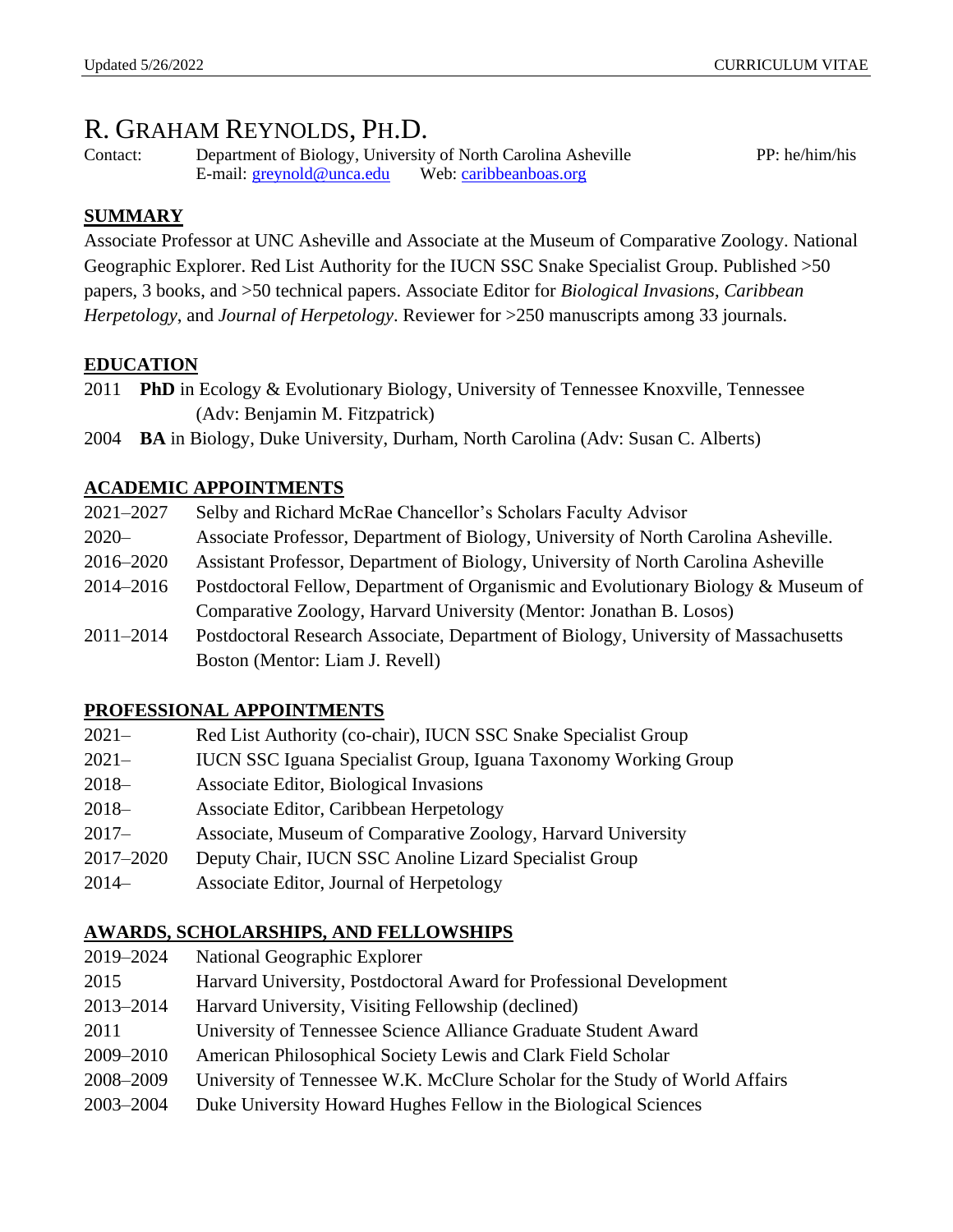2003 Duke University Deans' Summer Fellow in the Biological Sciences

### **PEER-REVIEWED PUBLICATIONS**

Symbol Legend: \*\*Undergraduate Mentee \*Graduate Mentee †equal authorship

### **BOOKS:**

- 3. **Reynolds, R.G.**, R.W. Henderson, L.M. Díaz, T.R. Rodriguez-Cabrera, and A.R. Puente-Rolón. 2023. Boas of the West Indies: Evolution, Natural History, and Conservation. Comstock Publishing Associates, Ithaca, NY. [\[doi\]](https://www.cornellpress.cornell.edu/book/9781501765452/boas-of-the-west-indies/#bookTabs=1)
- 2. Niemiller, M.L. **R.G. Reynolds,** and B.T. Miller (Eds.). 2013. The Reptiles of Tennessee. The University of Tennessee Press, Knoxville, TN. 366 pgs. [\[doi\]](http://utpress.org/bookdetail-2/?jobno=T01651)
- 1. Niemiller, M.L. and **R.G. Reynolds** (Eds.). 2011. The Amphibians of Tennessee. The University of Tennessee Press, Knoxville, TN. 369 pgs. [\[doi\]](http://utpress.org/bookdetail-2/?jobno=T01524&authorsm=Niemiller,%20Matthew)

### **MANUSCRIPTS:**

- 59. Vanerelli\*\*, A., A.H. Miller\*\*, L.C. Comsa, A.J. Geneva, and **R.G. Reynolds**. Mitochondrial genome of the critically endangered Silver Boa (*Chilabothrus argentum*; Squamata; Boidae). *In revision.*
- 58. **Reynolds, R.G.**, and S.D. Buckner. Preliminary characterization of the bird diversity of Conception Island National Park, Bahamas. *In review.*
- 57. Geneva, A.J., S. Park, D. Bock, P. de Mello, F. Sarigol, M. Tollis, C. Donihue, **R.G. Reynolds**, N. Feiner, A.M. Rasys, J.D. Lauderdale, C.R. Infante, J.J. Kolbe, D. Schluter, D.B. Menke, and J.B. Losos. Chromosome-scale genome assembly of the brown anole (*Anolis sagrei*), an emerging model species. *In revision*. [also published 11/30/2021 as a preprint on [bioRxiv\]](https://www.biorxiv.org/content/10.1101/2021.09.28.462146v1).
- 56. **Reynolds, R.G.**, A.R. Puente-Rolon, and A.J. Geneva. Natural history of the newly discovered and critically endangered Silver Boa (*Chilabothrus argentum*; Squamata; Boidae). *In revision.*
- 55. **Reynolds, R.G.**, A.H. Miller\*\*, S.A. Pasachnik, C.R. Knapp, M.E. Welch, G. Colosimo, G.P. Gerber, B. Drawert, and J.B. Iverson. 2022. Phylogenomics and historical biogeography of West Indian rock iguanas (genus *Cyclura*). *Molecular Phylogenetics and Evolution. In press.*
- 54. Maayan, I., **R.G. Reynolds**, R.M. Goodman, P.M. Hime, R. Bickel, E.A. Luck, and J.B. Losos. In Press. Fixation and preservation contribute to distortion in vertebrate museum specimens: a tenyear study with the lizard *Anolis sagrei*. *Biological Journal of the Linnean Society.* [\[doi\]](https://academic.oup.com/biolinnean/advance-article-abstract/doi/10.1093/biolinnean/blac040/6586261?redirectedFrom=fulltext)
- 53. Scherrer, R., C.M. Donihue, **R.G. Reynolds,** J.B. Losos, and A.J. Geneva. 2022. Dewlap color variation in *Anolis sagrei* is maintained among habitats within islands of the West Indies. *Journal of Evolutionary Biology* 35: 680–692. [\[doi\]](https://onlinelibrary.wiley.com/doi/10.1111/jeb.14002)
- 52. Landestoy T., M.A., **R.G. Reynolds**, and R.W. Henderson. 2021. A small new arboreal species of West Indian Boa (Boidae; *Chilabothrus*) from southern Hispaniola. *Breviora* 571: 1–20. [\[doi\]](https://bioone.org/journals/breviora/volume-571/issue-1/MCZ67.1/A-SMALL-NEW-ARBOREAL-SPECIES-OF-WEST-INDIAN-BOA-BOIDAE/10.3099/MCZ67.1.short)
- 51. Smith, D., **R.G. Reynolds**, and K. Hagen. 2021. Snakes on a path: ecology of a North Carolina piedmont snake community. *Herpetological Review* 52: 473–481.
- 50. Miller\*\*, A.H., H.R. Davis, D.H. Quyên, L.M. Anh, P.Q. Tiến, C.T. Pham, J. Lee, K. de Queiroz, **R.G. Reynolds**, T.Q. Nguyen. 2020. Discovery of a new species of enigmatic odd-scaled snake (Serpentes: Xenodermidae: *Achalinus*) from Ha Giang Province, Vietnam. *Copeia* 108: 796-808.  $\left[$ doi $\right]$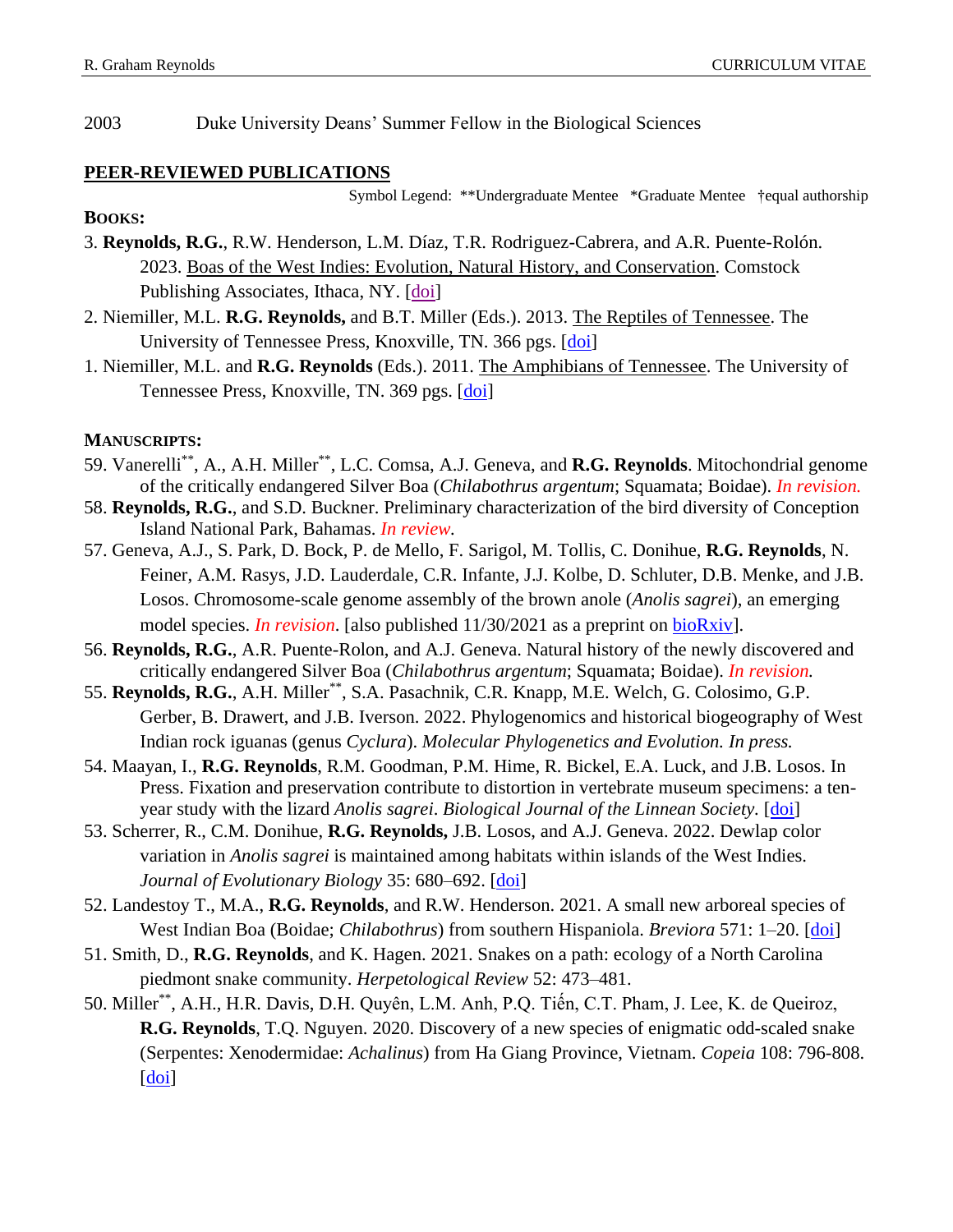- 49. **Reynolds, R.G.** and S.T. Giery. 2022. Amphibians of the Bahamas and Turks and Caicos Islands. Chapter 15 in Volume 9: Status of the Decline and Conservation of Amphibians: Western Hemisphere, Part 5. The Caribbean. Edited by N. Ríos López and H. Heatwole. Pelagic Press, Exeter, UK. (in press).
- 48. Donihue, C.M., A. Kowaleski, A. Algar, S. Baeckens, R.W. Buchkowski, A.-C. Fabre, H.K. Frank, A.J. Geneva, D.L. Mahler, **R.G. Reynolds**, J.T. Stroud, J.A. Velasco, J.J. Kolbe, J.B. Losos, and A. Herrel. 2020. Hurricane effects on Neotropical lizards span geographic and phylogenetic scales. *Proceedings of the National Academy of Science USA* 117: 10429-10434. [\[doi\]](https://www.pnas.org/content/117/19/10429) [Cover Article]
- 47. **Reynolds, R.G.**, J.P. Burgess, G. Waters, B.N. Manco, and G.P. Gerber. 2020. Characterization of color pattern dimorphism in Turks and Caicos Boas, *Chilabothrus chrysogaster chrysogaster*, on Big Ambergris Cay, Turks and Caicos Islands. *Journal of Herpetology* 54: 337–346. [\[doi\]](https://bioone.org/journals/journal-of-herpetology/volume-54/issue-3/18-051/Characterization-of-Color-Pattern-Dimorphism-in-Turks-and-Caicos-Boas/10.1670/18-051.full)
- 46. Freitas, E., A.H. Miller\*\* , **R.G. Reynolds**, and C.D. Siler. 2020. A taxonomic conundrum: Characterizing a cryptic radiation of Myanmar Asian gracile skinks (Squamata: Scincidae: *Riopa*). *Molecular Phylogenetics and Evolution* 146: 106754. [\[doi\]](https://www.sciencedirect.com/science/article/abs/pii/S1055790320300269)
- 45. Aungst\*\*, E., A.R. Puente-Rolón, and **R.G. Reynold**s. 2020. Genetic diversity in captive populations of the endangered Puerto Rican Boa, *Chilabothrus inornatus*. *Zoo Biology* 39: 205–213. [\[doi\]](https://onlinelibrary.wiley.com/doi/full/10.1002/zoo.21535)
- 44. **Reynolds, R.G.**, J.J. Kolbe, R.E. Glor, M. López-Darias, C.V. Gómez Pourroy, A.S. Harrison, K. de Queiroz, L.J. Revell, and J.B. Losos. 2020. Phylogeographic and phenotypic outcomes of brown anole colonization across the Caribbean provide insight into the beginning stages of an adaptive radiation. *Journal of Evolutionary Biology* 33: 468–494. [\[doi\]](https://academic.oup.com/biolinnean/article-abstract/129/1/114/5612548?redirectedFrom=fulltext)
- 43. Quach\* , Q.N., **R.G. Reynolds**, and L.J. Revell. 2020. Historical allopatry and secondary contact or primary intergradation in the Puerto Rican Crested Anole, *Anolis cristatellus*, on Vieques Island. *Biological Journal of the Linnean Society* 129: 114–127. [\[doi\]](https://academic.oup.com/biolinnean/article-abstract/129/1/114/5612548?redirectedFrom=fulltext)
- 42. Miller, A.H.\*\*, A. Jackson, M.P. van den Burg, C.R. Knapp, M.E. Welch, and **R.G. Reynolds**. 2019. The complete mitogenome of the critically endangered Lesser Antillean iguana (*Iguana delicatissima*; Squamata:Iguanidae). *Mitochondrial DNA Part B* 4: 2479–2481. [\[doi\]](https://www.tandfonline.com/doi/full/10.1080/23802359.2019.1637789)
- 41. **Reynolds, R.G.**, and R.W. Henderson. 2018. Boas of the world (superfamily Booidea) with systematic, taxonomic, and conservation assessments. *Bulletin of the Museum of Comparative Zoology* 162: 1–58. [\[doi\]](http://www.bioone.org/doi/abs/10.3099/MCZ48.1)
- 40. Herrmann\* , N.C., S. Yates\*\*, J.R. Fredette\*\* , M.K. Leavens, R. Moretti, and **R.G. Reynolds**. 2018. Lizards on islands within islands: microhabitat use, movement, and cannibalism in *Anolis sagrei* and *Anolis smaragdinus*. *Caribbean Naturalist* 50: 1-17. [\[doi\]](https://www.eaglehill.us/CANAonline/articles/CANA-50/04-Herrmann.shtml)
- 39. **Reynolds, R.G.**, A.R. Puente-Rolón, A.L. Castle\*\* , M. van de Schoot, and A.J. Geneva. 2018. Herpetofauna of the Cay Sal Bank, Bahamas and phylogenetic relationships of *Anolis fairchildi*, *Anolis sagrei*, and *Tropidophis curtus* from the region. *Breviora* 560: 1–19. [\[doi\]](http://www.bioone.org/doi/abs/10.3099/MCZ45.1)
- 38. **Reynolds, R.G.**, A.R. Puente-Rolón, J.P. Burgess, and B.O. Baker. 2018. Rediscovery and a redescription of the Crooked-Acklins Boa, *Chilabothrus schwartzi* (Buden, 1975), new comb. *Breviora* 558: 1–16. [\[doi\]](http://www.bioone.org/doi/abs/10.3099/MCZ46.1)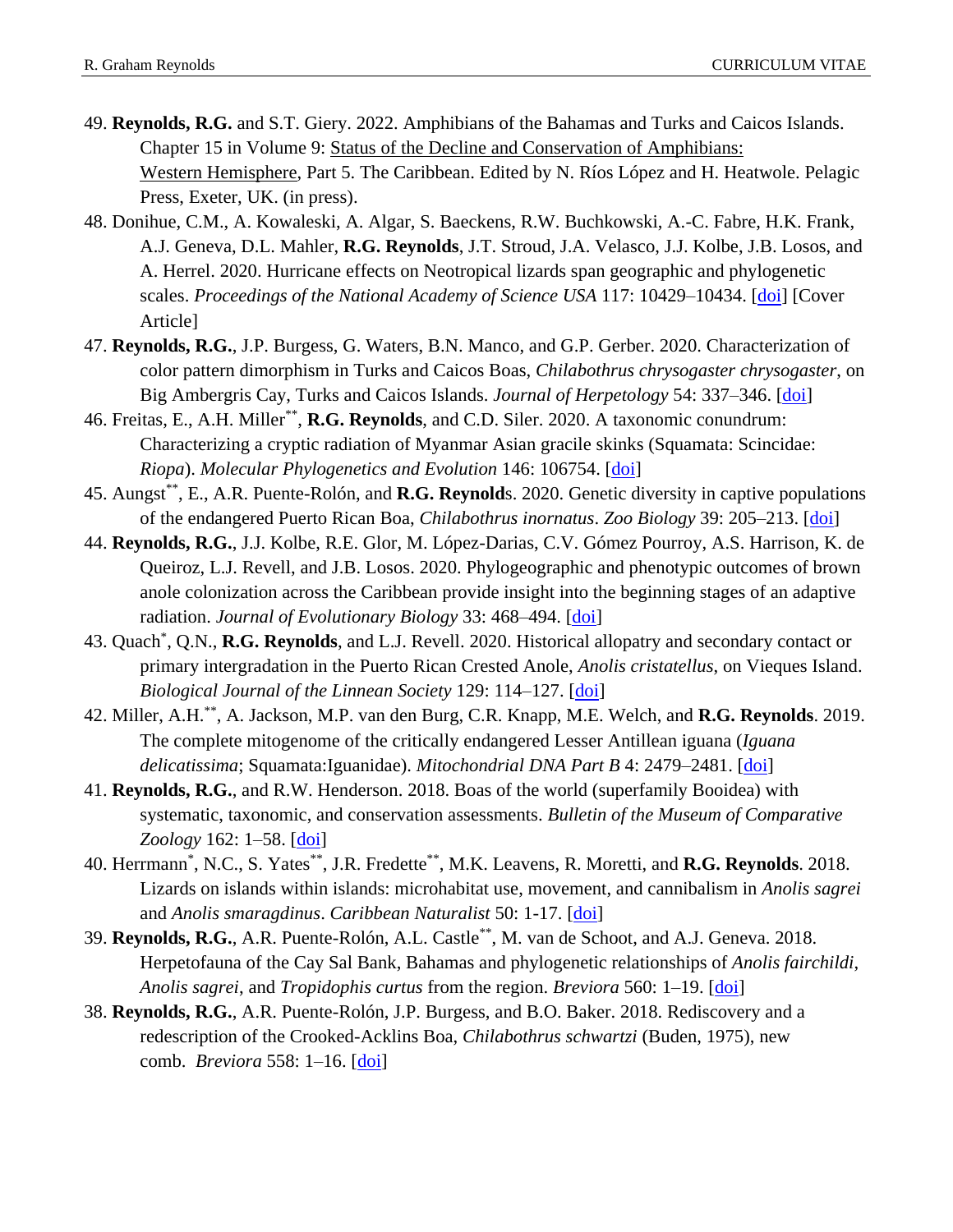- 37. **Reynolds† , R.G.**, T.R. Strickland\*\*†, J.J. Kolbe, B.G. Falk, G. Perry, L.J. Revell, and J.B. Losos. 2017. Archipelagic genetics in a widespread Caribbean anole. *Journal of Biogeography* 44: 2631–2647. [\[doi\]](http://onlinelibrary.wiley.com/doi/10.1111/jbi.13072/abstract)
- 36. Reynolds, R.G., S.T. Giery, W. Jesse<sup>\*</sup>, and Q. Quach<sup>\*</sup>. 2016. Preliminary assessment of road mortality in the Northern Bahamas Boa, *Chilabothrus exsul*. *Caribbean Naturalist* 34: 1–10. [\[doi\]](http://www.eaglehill.us/CANAonline/articles/CANA-34/04-Reynolds.shtml)
- 35. **Reynolds, R.G.**, D.C. Collar, S.A. Pasachnik, M.L. Niemiller, A.R. Puente-Rolón, and L.J. Revell. 2016. Ecological specialization and morphological diversification in Greater Antillean boas. *Evolution* 70: 1882–1895. [\[doi\]](http://onlinelibrary.wiley.com/doi/10.1111/evo.12987/abstract)
- 34. Winchell\* , K.M., **R.G. Reynolds**, S. Prado-Irwin\*\*, A.R. Puente-Rolón, and L.J. Revell. 2016. Phenotypic shifts in urban areas in the tropical lizard *Anolis cristatellus*. *Evolution* 70: 1009– 1022. [\[doi\]](http://onlinelibrary.wiley.com/doi/10.1111/evo.12925/abstract) [Cover Article]
- 33. Reynolds, R.G., A.R. Puente-Rolón, K.J. Aviles-Rodriguez<sup>\*</sup>, A.J. Geneva, and N.C. Herrmann<sup>\*</sup>. 2016. Discovery of a remarkable new boa from the Conception Island Bank, Bahamas. *Breviora* 549:  $1-19$ .  $\lfloor \text{doi} \rfloor$
- 32. Siliceo-Cantero, H.H., A. García, G. Pacheco, **R.G. Reynolds**, and B.C. Lister. 2016. Dimorphism and divergence in island and mainland anoles. *Biological Journal of the Linnean Society* 118: 852–872. [\[doi\]](http://onlinelibrary.wiley.com/doi/10.1111/bij.12776/abstract)
- 31. Niemiller, M.L., B.M. Glorioso, D.B. Fenolio, **R.G. Reynolds**, S.J. Taylor, and B.T. Miller. 2016. Growth, survival, longevity, and population size of the Big Mouth Cave Salamander (*Gyrinophilus palleucus necturoides*) from the type locality in Grundy Co., Tennessee, USA. *Copeia* 2016: 35–41. [\[doi\]](http://www.asihcopeiaonline.org/doi/abs/10.1643/OT-14-197)
- 30. Bushar, L.M., **R.G. Reynolds**, S. Tucker, L.C. Pace, W.I. Lutterschmidt, R.A. Odum, and H.K. Reinert. 2015. Genetic characterization of an invasive *Boa constrictor* population on the Caribbean island of Aruba. *Journal of Herpetology* 49: 602–610. [\[doi\]](http://www.bioone.org/doi/abs/10.1670/14-059)
- 29. Winchell\* , K.M., P. Muralidhar\* , J.R. Fredette\*\*, and **R.G. Reynolds**. 2015. New herpetofaunal records for Great Isaac Cay, Bimini Group, Bahamas. *IRCF Reptiles & Amphibians: Conservation and Natural History* 22: 106–110.
- 28. **Reynolds, R.G.**, A.R. Puente-Rolón, R. Platenberg, R.K. Tyler\*\*, P.J. Tolson, and L.J. Revell. 2015. Large divergence and low diversity suggest genetically informed conservation strategies for the endangered Virgin Islands boa (*Chilabothrus monensis*). *Global Ecology and Conservation* 3: 487–502.  $[doi]$
- 27. Revell, L.J., D.L. Mahler, **R.G. Reynolds**, and G.J. Slater. 2015. Placing cryptic, recently extinct, or hypothesized taxa into an ultrametric phylogeny using continuous character data: a case study with the lizard *Anolis roosevelti*. *Evolution* 69: 1027–1035. [\[doi\]](http://onlinelibrary.wiley.com/doi/10.1111/evo.12628/abstract)
- 26. Stuart, Y.E., T.S. Campbell, P.A. Hohenlohe, **R.G. Reynolds**, L.J. Revell, and J.B. Losos. 2014. Rapid evolution of a native species following invasion by a congener. *Science* 346: 463–466. [\[doi\]](http://www.sciencemag.org/content/346/6208/463.abstract)
- 25. Pyron, R.A, **R.G. Reynolds**, and F.T. Burbrink. 2014. A taxonomic revision of boas (Serpentes: Boidae). *Zootaxa* 3846: 249–260. [\[doi\]](http://www.rgrahamreynolds.info/wp-content/uploads/2014/08/Pyron-et-al.-2014.pdf)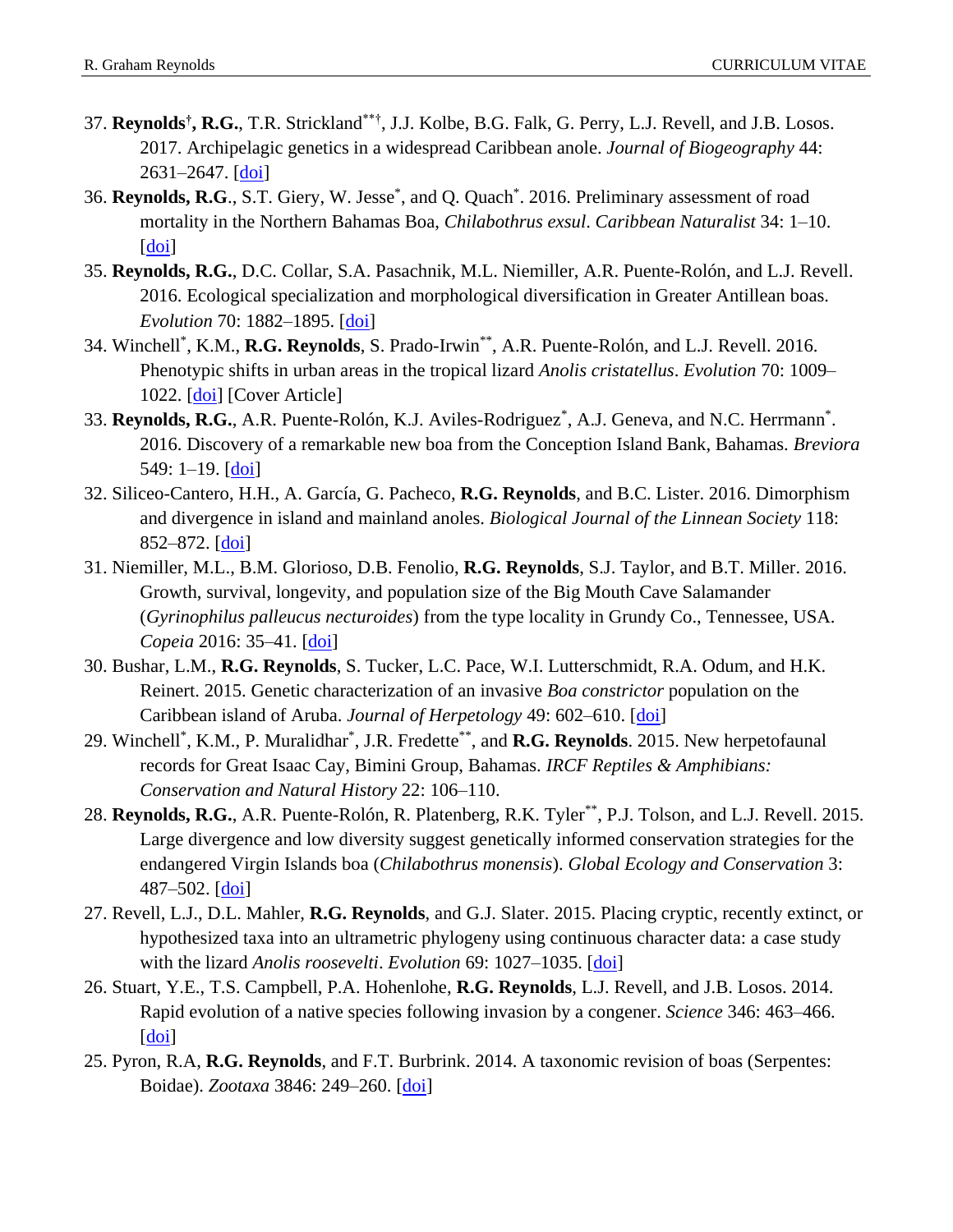- 24. **Reynolds, R.G.**, M.L. Niemiller, and L.J. Revell. 2014. Toward a Tree-of-Life for the boas and pythons: multilocus species-level phylogeny with unprecedented taxon sampling. *Molecular Phylogenetics and Evolution* 71: 201–213. [\[doi\]](http://www.sciencedirect.com/science/article/pii/S1055790313004284)
- 23. **Reynolds, R.G.**, A.R. Puente-Rolón, M. Barandiaran, and L.J. Revell. 2014. Hispaniolan Boa (*Chilabothrus striatus*) on Vieques Island, Puerto Rico. *Herpetology Notes* 7: 121–122. [\[doi\]](http://www.herpetologynotes.seh-herpetology.org/Volume7_PDFs/Reynolds_HerpetologyNotes_volume7_pp121-122.pdf)
- 22. Reynolds, R.G., A.R. Puente-Rolón, K. Kolodzaike<sup>\*\*</sup>, and T. Butler-Smith<sup>\*\*</sup>. 2014. Isolation and characterization of 23 novel polymorphic microsatellite markers from the endangered Puerto Rican boa (*Chilabothrus inornatus*) using paired-end Illumina shotgun sequencing. *Conservation Genetics Resources* 6: 107–109. [\[doi\]](http://link.springer.com/article/10.1007/s12686-013-0016-4)
- 21. **Reynolds, R.G.**, M.L. Niemiller, S.B. Hedges, A. Dornburg, A.R. Puente-Rolón, and L.J. Revell. 2013. Molecular phylogeny and historical biogeography of West Indian boid snakes (*Chilabothrus*). *Molecular Phylogenetics and Evolution* 68: 461–470. [\[doi\]](http://www.sciencedirect.com/science/article/pii/S1055790313001875)
- 20. Puente-Rolón† , A.R., **R.G. Reynolds†** , and L.J. Revell. 2013. Preliminary genetic analysis supports cave populations as targets for conservation in the endemic, endangered Puerto Rican boa (Boidae: *Epicrates inornatus*). *PLoS ONE* 8(5): e63899. [\[doi\]](http://www.plosone.org/article/info%3Adoi%2F10.1371%2Fjournal.pone.0063899)
- 19. **Reynolds, R.G.** and B.M. Fitzpatrick. 2013. Tests of two methods for identifying founder effects in metapopulations reveal substantial type II error. *Genetica* 141: 119–131. [\[doi\]](http://link.springer.com/article/10.1007%2Fs10709-013-9711-z)
- 18. **Reynolds, R.G.**, A.R. Puente-Rolón, R.N. Reed, and L.J. Revell. 2013. Genetic analysis of a novel invasion of Puerto Rico by an exotic constricting snake. *Biological Invasions* 15: 953–959. [\[doi\]](http://link.springer.com/article/10.1007/s10530-012-0354-2)
- 17. Niemiller, M.L., J.R. McCandless, **R.G. Reynolds**, J. Caddle, T.J. Near, C.R. Tilquist, W.D. Pearson, and B.M. Fitzpatrick. 2013. Effects of climatic and geological processes during the Pleistocene on the evolutionary history of the northern cavefish, *Amblyopsis spelaea* (Teleostei: Amblyopsidae). *Evolution* 67: 1011–1025. [\[doi\]](http://onlinelibrary.wiley.com/doi/10.1111/evo.12017/abstract)
- 16. **Reynolds, R.G.**, W. Booth, G.W. Schuett, B.M. Fitzpatrick, and G.M. Burghardt. 2012. Successive virgin births of viable male progeny in the checkered gartersnake, *Thamnophis marcianus*. *Biological Journal of the Linnean Society* 107: 566–572. [\[doi\]](http://onlinelibrary.wiley.com/doi/10.1111/j.1095-8312.2012.01954.x/pdf)
- 15. **Reynolds, R.G.**, M.L. Niemiller, and B.M. Fitzpatrick. 2012. Genetic analysis of an endemic archipelagic lizard reveals sympatric cryptic lineages and taxonomic discordance. *Conservation Genetics* 13: 953–963. [\[doi\]](http://www.springerlink.com/content/k511856625744623/?MUD=MP)
- 14. Revell, L.J. and **R.G. Reynolds**. 2012. A new Bayesian method for fitting evolutionary models to comparative data with intraspecific variation. *Evolution* 66: 2697–2707. [\[doi\]](http://onlinelibrary.wiley.com/doi/10.1111/j.1558-5646.2012.01645.x/abstract;jsessionid=2D8920D7FC14C05BEE5BD4C2A4993C9E.d02t01?deniedAccessCustomisedMessage=&userIsAuthenticated=false) [cover article]
- 13. **Reynolds, R.G.** and G.P. Gerber. 2012. Ecology and conservation of the Turks Island Boa (*Epicrates chrysogaster chrysogaster*: Squamata: Boidae) on Big Ambergris Cay. *Journal of Herpetology* 46: 578–586. [\[doi\]](http://www.bioone.org/doi/abs/10.1670/11-079)
- 12. Fitzpatrick, B.M., J.A. Fordyce, M.L. Niemiller, and **R.G. Reynolds**. 2012. What can DNA tell us about biological invasions? *Biological Invasions* 14: 245–253. [\[doi\]](http://www.springerlink.com/content/q36786h7449r5547/)
- 11. Placyk, J.S., B.M. Fitzpatrick, G.S. Casper, R.L. Small, **R.G. Reynolds**, D.W.A. Noble, R.J. Brooks, and G.M. Burghardt. 2012. Hybridization between two gartersnake species (*Thamnophis*) of conservation concern: A threat or an important natural interaction? *Conservation Genetics* 13: 649–663. [\[doi\]](http://www.springerlink.com/content/j8qw86077771126u/)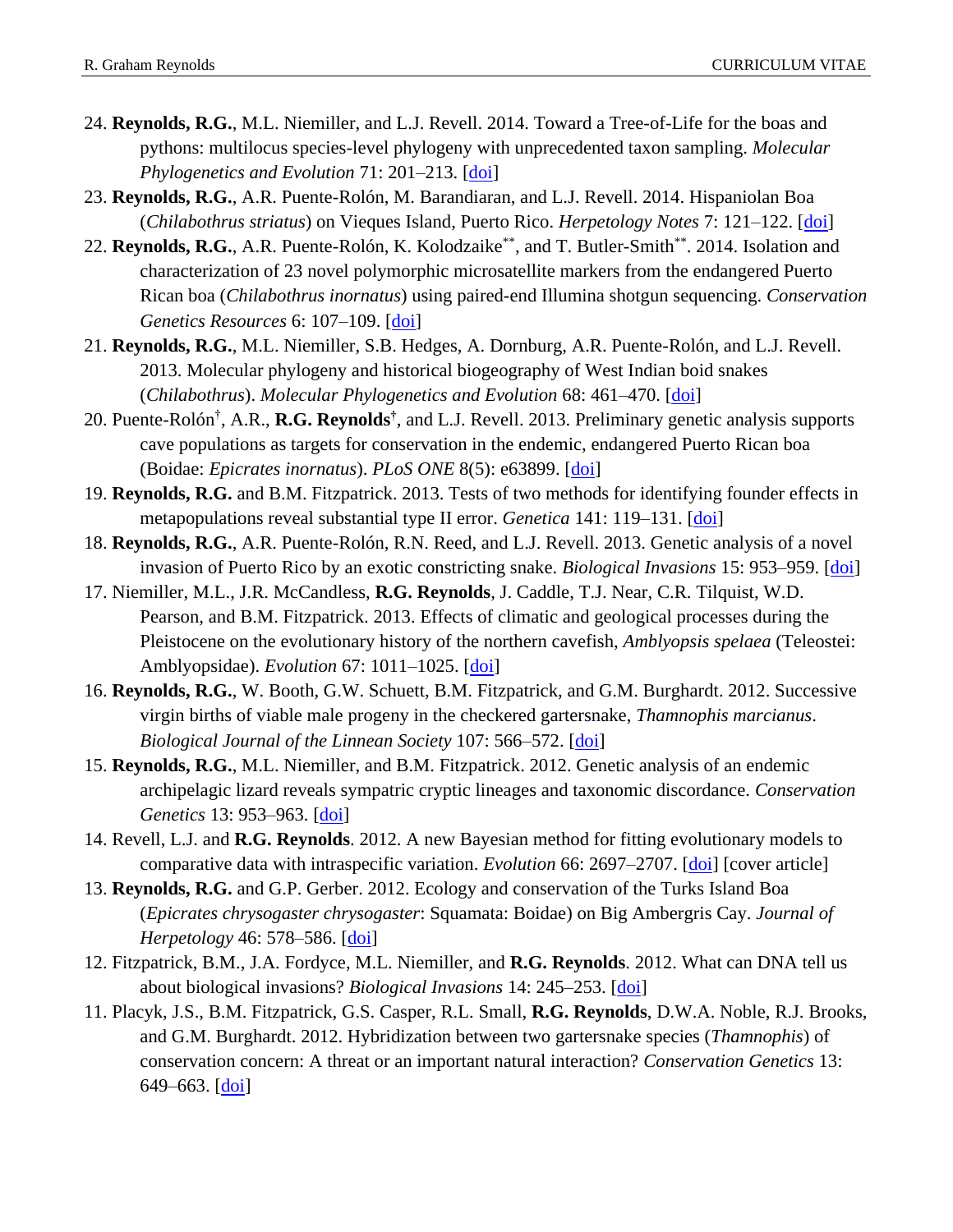- 10. Buckner, S.D., R. Franz, and **R.G. Reynolds**. 2012. Bahama Islands and Turks & Caicos Islands. In: R. Powell and R.W. Henderson (Eds.). Island Lists of West Indian Amphibians and Reptiles. *Bulletin of the Florida Museum of Natural History* 51: 85–166. [\[doi\]](http://www.flmnh.ufl.edu/bulletin/bulletin_vols.htm)
- 9. **Reynolds, R.G**. 2012. *Epicrates chrysogaster*. *Catalogue of American Amphibians and Reptiles* 898: 1–5.
- 8. **Reynolds, R.G.**, G.P. Gerber, and B.M. Fitzpatrick. 2011. Unexpected shallow genetic divergence in Turks Island Boas (*Epicrates c. chrysogaster*) reveals single evolutionarily significant unit for conservation. *Herpetologica* 67: 477–486. [\[doi\]](http://www.bioone.org/doi/abs/10.1655/HERPETOLOGICA-D-11-00014.1)
- 7. Booth, W., L. Million, **R.G. Reynolds**, G.M. Burghardt, E.L. Vargo, C. Schal, A.C. Tzika, and G.W. Schuett. 2011. Consecutive virgin births in the new world boid snake, the Colombian Rainbow Boa, *Epicrates maurus*. *Journal of Heredity* 102: 759–763. [\[doi\]](http://jhered.oxfordjournals.org/content/102/6/759.abstract)
- 6. **Reynolds, R.G**. 2011. Status, conservation, and introduction of amphibians and reptiles in the Turks and Caicos Islands, British West Indies, p. 377–406. In: A. Hailey, B.S. Wilson, and J.A. Horrocks (Eds.). Conservation of Caribbean Island Herpetofaunas, vol. 2: Regional Accounts of the West Indies. Brill, Netherlands. [\[doi\]](https://www.caribbeanboas.org/wp-content/uploads/2012/09/Reynolds_2011_ccih.pdf)
- 5. Niemiller, M.L., **R.G. Reynolds,** B.M. Glorioso, J. Spiess, and B.T. Miller. 2011. Herpetofauna of the cedar glades and adjacent habitats of the inner central basin of middle Tennessee. *Herpetological Conservation and Biology* 6: 135–149. [\[doi\]](http://www.herpconbio.org/Volume_6/Issue_1/Niemiller_etal_2011.pdf)
- 4. **Reynolds, R.G.**, M.L. Niemiller, and S.A. Pasachnik. 2011. Occurrence of pygmy salamanders (*Desmognathus wrighti*) in Monroe County, Tennessee. *Journal of the Tennessee Academy of Science* 86: 53–55.
- 3. **Reynolds, R.G.** and M.L. Niemiller. 2010. Island invaders: introduced amphibians and reptiles of the Turks and Caicos Islands. *IRCF Reptiles & Amphibians: Conservation and Natural History* 17: 117–121.
- 2. Miller, B.T., M.L. Niemiller, and **R.G. Reynolds**. 2008. Observations on egg-laying behavior and interactions among attending female Red Salamanders (*Pseudotriton ruber)* with comments on the use of caves by this species. *Herpetological Conservation and Biology* 3: 203– 210. [\[doi\]](http://www.herpconbio.org/Volume_3/Issue_2/Miller_etal_2008.pdf)
- 1. **Reynolds, R.G.** and B.M. Fitzpatrick. 2007. Assortative mating in poison-dart frogs based on an ecologically important trait. *Evolution* 61: 2253–2259. [\[doi\]](http://onlinelibrary.wiley.com/doi/10.1111/j.1558-5646.2007.00174.x/abstract)

### **INVITED BOOK REVIEWS:**

- **Reynolds, R.G.** 2022. Book review: Anaconda: The Secret Life of the World's Largest Snake. *The Quarterly Review of Biology* 97(2): 150–151. [\[doi\]](https://www.journals.uchicago.edu/doi/10.1086/720083)
- **Reynolds, R.G.** 2020. Book review: The Origin of Snakes: Morphology and Fossil Record. *The Quarterly Review of Biology* 95: 138. [\[doi\]](https://www.journals.uchicago.edu/doi/full/10.1086/709100)
- **Reynolds, R.G.** 2017. Book review: Natural History of Neotropical Treeboas (Genus *Corallus*). *Copeia* 105: 164–178. [\[doi\]](http://www.asihcopeiaonline.org/doi/abs/10.1643/OT-16-536)

### **NATURAL HISTORY NOTES:**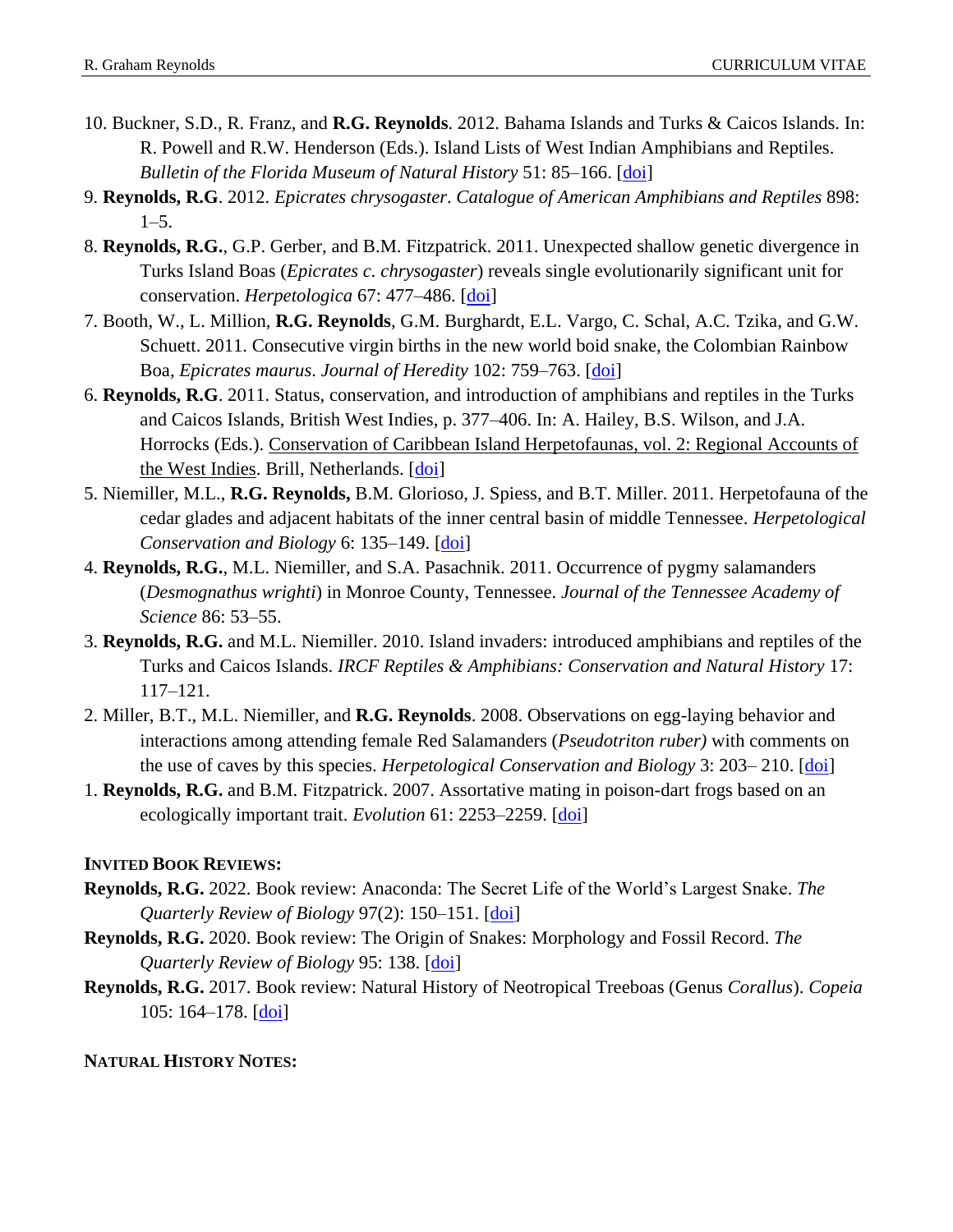- 2022 **Reynolds, R.G.**, C. Reynolds, E. Reynolds, and J.G. Reynolds. *Plethodon montanus* (Northern Gray-cheeked Salamander). Distribution. *Herpetological Review*. 53(1): 69.
- 2021 Miller, A.H., H.N. Ngo, H. Quoc, P.Q. Tien, H.R. Davis, and **R.G. Reynolds**. *Protobothrops mucrosquamatus* (Brown Spotted Pitviper). Egg-guarding. *Herpetological Review* 52(1): 169.
- 2020 **Reynolds, R.G.**, G. Colosimo, K. Peek, A. Vanerelli, K. Bradley, and Glenn P. Gerber. *Chilabothrus chrysogaster chrysogaster* (Turks Island Boa). Diet. *Herpetological Review* 51(3): 610–611.
- 2017 **Reynolds, R.G.**, J. Burgess, G. Waters, and G.P. Gerber. *Chilabothrus chrysogaster chrysogaster* (Turks Island Boa). Diet. *Herpetological Review* 48: 857.
- 2016 Geneva, A.J., **R.G. Reynolds**, N.C. Herrmann<sup>\*</sup>, A.R. Puente-Rolón, and K.J. Aviles-Rodriguez<sup>\*</sup>. *Hemidactylus mabouia* (Woodslave). Distribution. *Herpetological Review* 47: 423–424.
- 2016 **Reynolds, R.G.** and A.R. Puente-Rolón. *Chilabothrus strigilatus* (Bahamas Boa). Distribution. *Herpetological Review* 47: 425.
- 2016 Reynolds, R.G., N.C. Herrmann<sup>\*</sup>, A.R. Puente-Rolón, A.J. Geneva, and K.J. Aviles-Rodriguez<sup>\*</sup>. *Osteopilus septentrionalis* (Cuban Treefrog). Distribution. *Herpetological Review* 47: 420.
- 2013 **Reynolds, R.G.** and B.N. Manco. *Epicrates c. chrysogaster* (Turks Island Boa). Climbing Behavior. *Herpetological Review* 44: 690–691.
- 2012 Nelson\*\*, S.K., M.L. Niemiller, and **R.G. Reynolds**. New county records for amphibians and reptiles in Tennessee. *Herpetological Review* 43: 353–354.
- 2011 **Reynolds, R.G**. *Hemidactylus maboui*a (Tropical House Gecko), distribution. *Caribbean Herpetology* 28:1*.* [\[doi\]](http://www.caribherp.org/sight_all.php?mob=y)
- 2011 **Reynolds, R.G.** *Eleutherodactylus planirostris planirostris* (Cuban Flathead Frog), distribution. *Caribbean Herpetology* 27:1. [\[doi\]](http://www.caribherp.org/sight_all.php?mob=y)
- 2011 **Reynolds, R.G.** and B.M. Riggs. *Iguana iguana* (Green Iguana). Distribution. *Herpetological Review* 42: 241. [\[pdf\]](http://www.rgrahamreynolds.info/wp-content/uploads/2012/09/HR_42_237-244.pdf)
- 2011 **Reynolds, R.G.**, M.L. Niemiller, B.M. Riggs, and B.N. Manco. *Osteopilus septentrionalis* (Cuban Treefrog). Distribution. *Herpetological Review* 42: 237–238. [\[pdf\]](http://www.rgrahamreynolds.info/wp-content/uploads/2012/09/HR_42_237-244.pdf)
- 2011 **Reynolds, R.G.** and B.M. Riggs. *Pantherophis guttatus* (Cornsnake). Distribution. *Herpetological Review* 42: 243. [\[pdf\]](http://www.rgrahamreynolds.info/wp-content/uploads/2012/09/HR_42_237-244.pdf)
- 2011 **Reynolds, R.G.**, B.M. Riggs, M. Hibbert, and E. Salamanca. *Trachemys scripta elegans* (Redeared slider). Distribution. *Herpetological Review* 42: 239. [\[pdf\]](http://www.rgrahamreynolds.info/wp-content/uploads/2012/09/HR_42_237-244.pdf)
- 2011 **Reynolds, R.G.**, J. Batchasingh, and B.M. Riggs. *Ramphotyphlops braminus* (Brahminy Blind Snake). Distribution. *Herpetological Review* 42: 244. [\[pdf\]](http://www.rgrahamreynolds.info/wp-content/uploads/2012/09/HR_42_237-244.pdf)
- 2011 **Reynolds, R.G.**, B.M. Riggs, M. Hibbert, and E. Salamanca. *Anolis equestris* (Knight Anole). Distribution. *Herpetological Review* 42: 239. [\[pdf\]](http://www.rgrahamreynolds.info/wp-content/uploads/2012/09/HR_42_237-244.pdf)
- 2011 **Reynolds, R.G.**, M.L. Niemiller, and BN Manco. *Epicrates chrysogaster chrysogaster* (Turks Island Boa). Maximum Size. *Herpetological Review* 42: 290. [\[pdf\]](http://www.rgrahamreynolds.info/wp-content/uploads/2012/09/HR_42_290.pdf)
- 2011 **Reynolds, R.G.**, and M.L. Niemiller. *Epicrates chrysogaster chrysogaster* (Turks Island Boa). Diet. *Herpetological Review* 42: 290. [\[pdf\]](http://www.rgrahamreynolds.info/wp-content/uploads/2012/09/HR_42_290.pdf)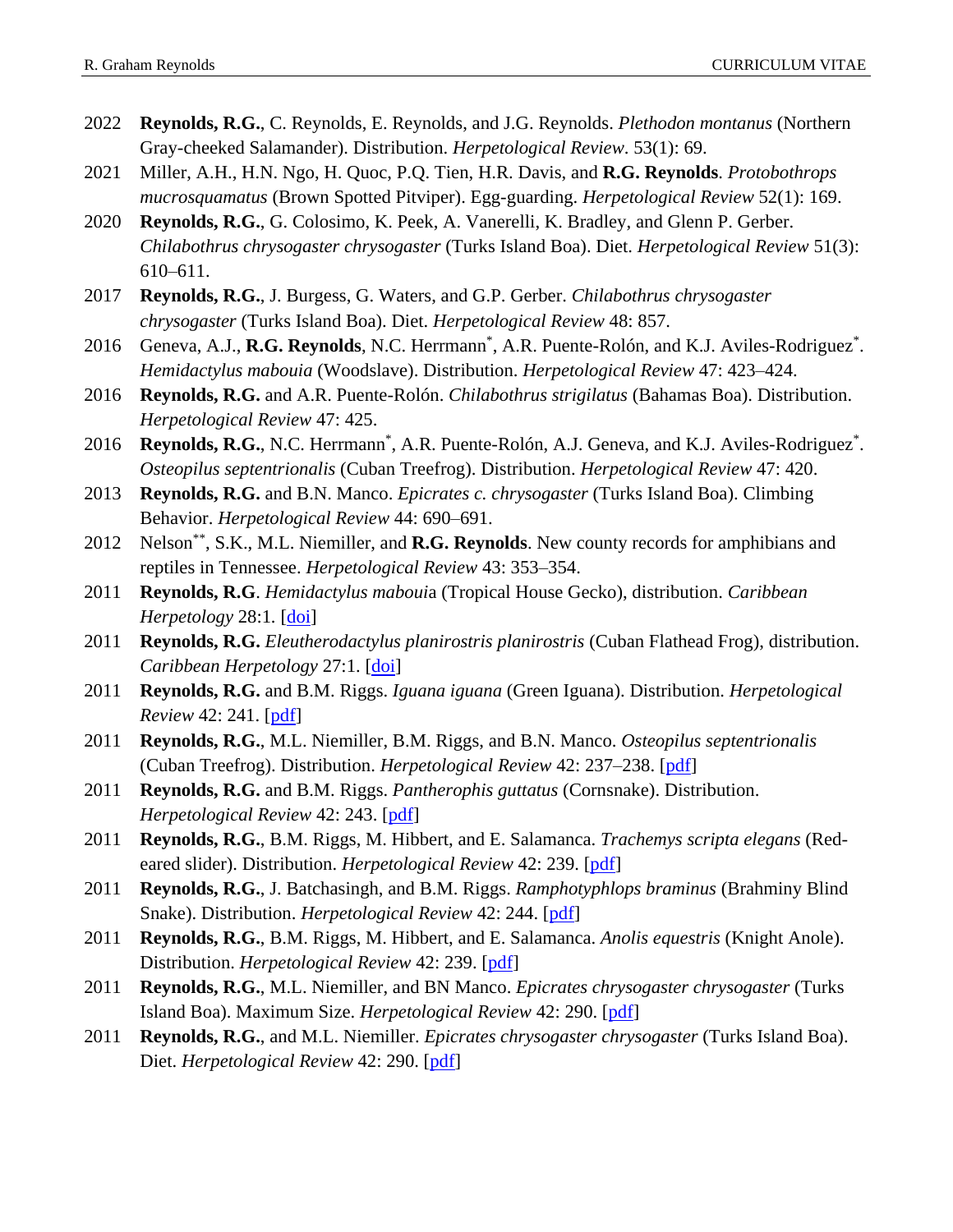- 2010 **Reynolds, R.G.**, G.P. Gerber, and J. Burgess. *Tropidophis greenwayi greenwayi* (Big Ambergris Dwarf Boa). Distribution. *Herpetological Review* 41: 520.
- 2010 **Reynolds, R.G**. *Typhlops platycephalus* (Puerto Rican White-tailed Blindsnake), distribution. *Caribbean Herpetology* 15:1. [\[doi\]](http://www.caribherp.org/sight_all.php?mob=y)
- 2010 **Reynolds, R.G.**, and ML Niemiller. *Epicrates chrysogaster* (Southern Bahamas Boa), distribution. *Caribbean Herpetology* 14:1. [\[doi\]](http://www.caribherp.org/sight_all.php?mob=y)
- 2009 **Reynolds, R.G.,** and ML Niemiller. *Hemidactylus mabouia* (Wood Slave). Distribution. *Herpetological Review* 40: 452.
- 2009 **Reynolds, R.G**. *Leiocephalus psammodromus* (Turks and Caicos Curly-tailed Lizard). Conspecific necrophagy. *Herpetological Review* 40: 88–89.
- 2009 Niemiller, M.L., **R.G. Reynolds**, JG Reynolds, and BT Miller. *Gyrinophilus porphyriticus porphyriticus* (Northern Spring Salamander). Reproduction. *Herpetological Review* 40: 67.

#### **POPULAR ARTICLES, PREPRINTS, ORAL COMMENTS, AND TECHNICAL REPORTS:**

- 2022 Buckley, L.J., K. de Queiroz, T.D. Grant, B. D. Hollingsworth, C.L. Malone, S.A. Pasachnik, **R.G. Reynolds**, and E. Zarza. A checklist of the iguanas of the World (Iguanuidae; Iguaninae). 2022 Supplement to: 2016 Herpetological Conservation and Biology 11 (Monograph 6): 446 and 2019 Supplement. [https://www.iucn-isg.org/species/iguana-taxonomy.](https://www.iucn-isg.org/species/iguana-taxonomy)
- 2021 **Reynolds, R.G.** Oral and written comments to FWS-R4-ES-2019-0069. US Fish and Wildlife Service Proposal to Reclassify the Virgin Islands tree boa from endangered to threatened. US Public Register.
- 2021 **Reynolds, R.G.**, A.H. Miller, A. Ríos-Franceschi, C.A. Huffine, J. Fredette, N.F. Angeli, S.I. Vega-Castillo, L.J. Revell, and A.R. Puente-Rolón. Molecular phylogeny of Puerto Rico Bank dwarf geckos (Squamata: Sphaerodactylidae: Sphaerodactylus). bioRxiv 2021.03.23.436310; [\[doi\]](https://www.biorxiv.org/content/10.1101/2021.03.23.436310v1)
- 2020 **Reynolds, R.G.**, D. Smith, S. Buckner, S. Cant-Woodside, L. Gape, G. Deane, P. Miller, O. Byers (Eds). 2020. Conception Bank Silver Boa Species Conservation Planning Workshop, Final Report. IUCN SSC Conservation Planning Specialist Group, Apple Valley, MN, USA
- 2011–Present *Anole Annals* Blog contributor [\[link\]](http://www.anoleannals.org/author/grahamreynolds/)
- 2016 **Reynolds, R.G.** IUCN Red List Assessment, *Chilabothrus argentum*.
- 2016 Brooks, T., **R.G. Reynolds**, and S.D. Buckner. IUCN Red List Assessments for 24 species of reptiles from the Bahamas and Turks and Caicos Islands.
- 2014 **Reynolds, RG** and AR Puente-Rolón. 2014. Conservation Genetics of the Puerto Rican boa (*Chilabothrus inornatus*). Final Report, Cooperative Agreement #F12AP01103. USFWS, Caribbean Ecological Services Field Office, Boquerón, PR. 18 pp.
- 2011 **Reynolds, R.G.**, and M.L. Niemiller. New scales: reptiles invade the Turks and Caicos. Green Pages, *Times of the Islands Magazine*, Spring, 94: 30–33.
- 2010 **Reynolds, R.G.**, and C. Deal. Where do all the babies go? Understanding the biology of juvenile Rainbow Boas*.* Green Pages, *Times of the Islands Magazine*, Winter, 93:34–36.
- 2009 **Reynolds, R.G**. Scaling Millennia: What can lizards teach us about TCI's history? Green Pages, *Times of the Islands Magazine*, Winter 2009: 42–45.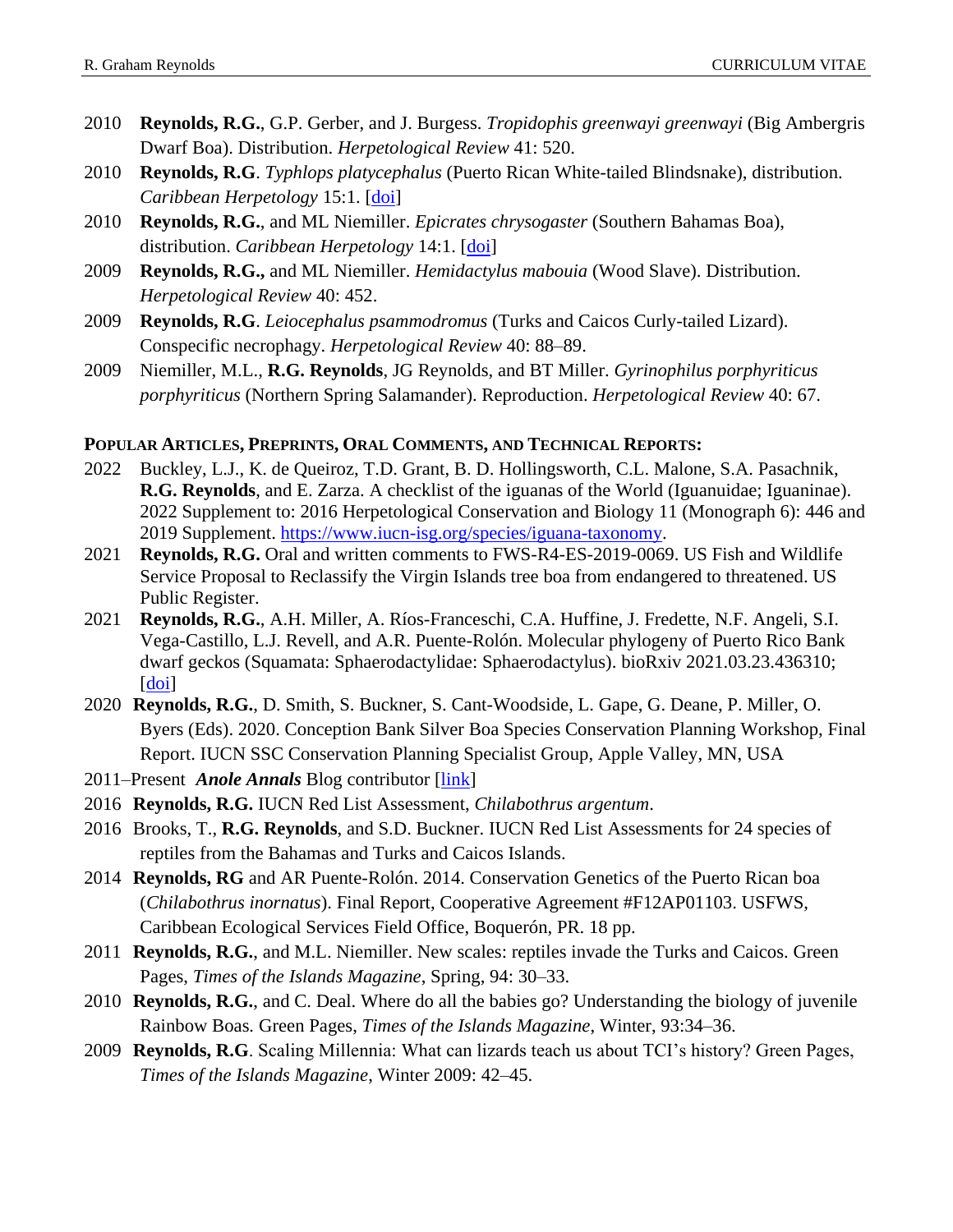2009 Miller, B.T., D. Estabrooks<sup>\*\*</sup>, R.G. Reynolds, and M.L. Niemiller. Status review of the Streamside Salamander (*Ambystoma barbouri*) in Tennessee. Report to Tennessee Wildlife Resources Agency. [\[doi\]](http://www.rgrahamreynolds.info/wp-content/uploads/2012/09/ambystoma_barbouri.pdf)

# **SELECT FUNDING AWARDS**

- Planet Education Research Program Award.
- Darwin Plus: Overseas Territories Environment and Climate Fund. Collaborative sub-award with Royal Society for the Protection of Birds and San Diego Zoo (\$5,500)
- Annual Fund Student Study Abroad with the Reynolds Lab (\$1,940)
- National Geographic Society Committee for Research and Exploration (\$32,822)
- Scholarship of Teaching and Learning Grant, Center for Teaching and Learning at UNC Asheville (\$4,500; with R. Hale and J. Wingert).
- North Carolina Zoo and Ft. Worth Zoo (\$4,000)
- Intramural Faculty Fellowship (\$1,000)
- Mohamed bin Zayed Species Conservation Fund (\$13,300)
- Division of Fish and Wildlife, Government of the Virgin Islands (\$1,500)
- Shedd Aquarium Center for Conservation and Research (\$750)
- Dovetail Genome Assembly Award, Dovetail Genomics (\$8,500 declined)
- Smithsonian Global Genome Initiative Award (\$15,000, with Aryeh Miller)
- Brownstone Family Foundation in Support of Student Study Abroad (\$5,000, plus \$5,00 in additional matching gifts)
- Faculty Development Grant, Office of Academic Affairs, UNC Asheville (\$290)
- Shedd Aquarium Center for Conservation and Research (\$2,000)
- International Iguana Foundation (\$8,457, with S. Pasachnik, J. Iverson, and C. Knapp)
- Darwin Plus: Overseas Territories Environment and Climate Fund. Collaborative sub-award with Royal Society for the Protection of Birds and San Diego Zoo (\$15,522)
- Harvard Museum of Comparative Zoology, Thomas Barbour Fund Research Expedition Grant (\$8,250)
- Harvard University, Postdoctoral Award for Professional Development (\$1,000)
- Harvard Museum of Comparative Zoology, Putnam Expedition Grant (\$9,198)
- Tennessee Wildlife Resources Agency (\$8,000; with M. Niemiller and B. Miller)
- US Fish and Wildlife, Endangered Species Recovery Implementation (\$9,803; with A. Puente-Rolón)
- University of Tennessee Science Alliance Graduate Student Award (\$3,000)
- JM Kaplan Fund (\$3,000; with M. Niemiller)
- Tennessee Wildlife Resources Agency (\$8,000; with M. Niemiller)
- Mohamed bin Zayed Species Conservation Fund (\$5,000)
- University of Tennessee, Graduate Student Travel Award (\$403)
- American Philosophical Society, Lewis and Clark Fund for Exploration and Field Research (\$2,200)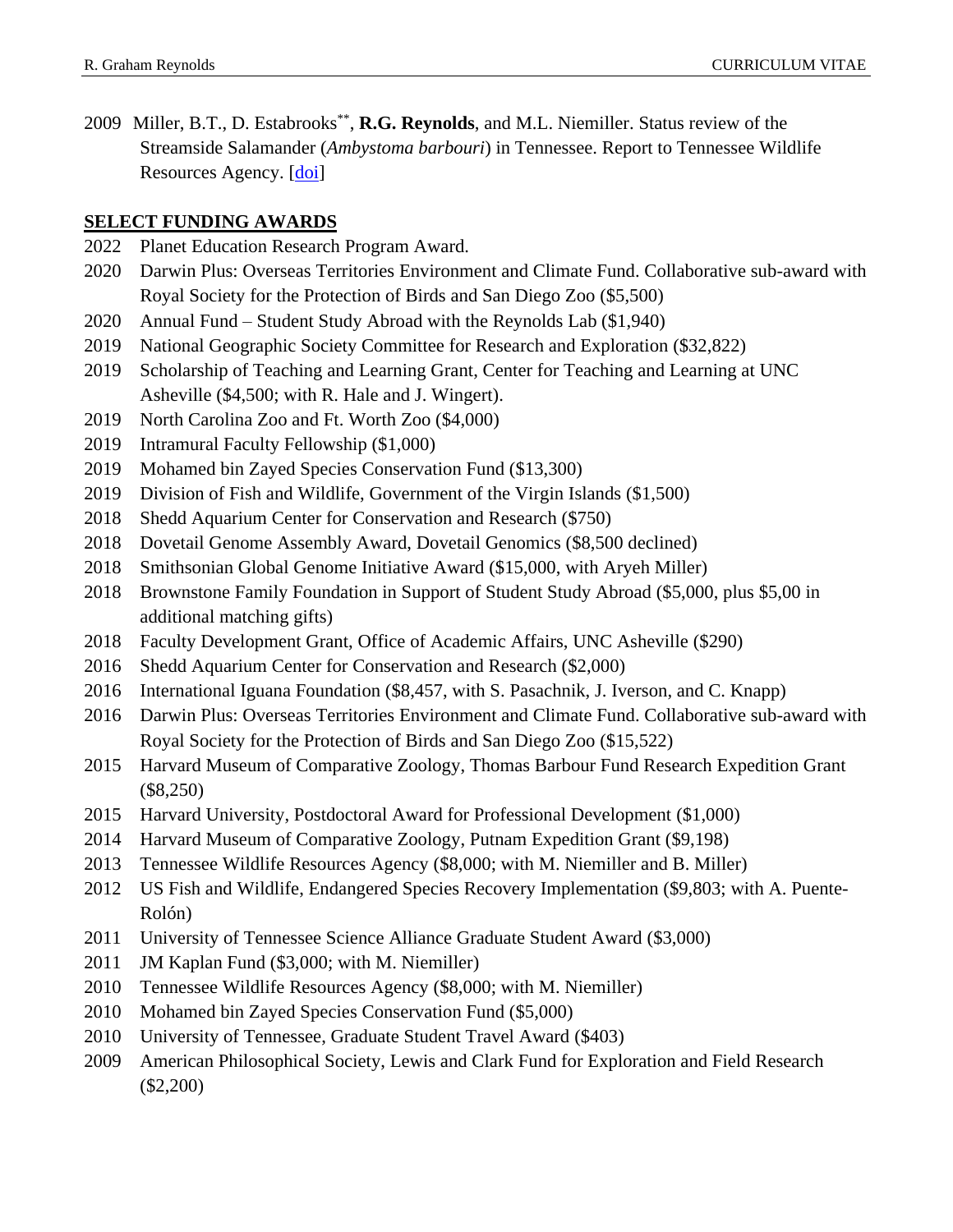American Genetics Association (\$800) American Museum of Natural History, Theodore Roosevelt Memorial Fund Grant (\$1,095) Sigma Xi, The Scientific Research Society, Grant-in-Aid of Research (\$500) W. K. McClure Scholarship for the Study of World Affairs (\$3,000) American Genetics Association (\$500) University of Tennessee Summer Research Grants (x4) (\$5,850) Duke University - Howard Hughes Fellowship in Biology (\$500) Duke University - Mellon Foundation Latin American Travel Grant (\$800) Duke University – Deans' Summer Fellowship (\$1,352)

### **EDITORIAL SERVICE**

| <b>Current Associate Editor:</b>  | Biological Invasions, 2018–Present                             |
|-----------------------------------|----------------------------------------------------------------|
|                                   | Caribbean Herpetology, 2018–Present                            |
|                                   | Journal of Herpetology, 2014–Present                           |
| <b>Previous Editor Positions:</b> | Food Webs (Herpetology Editor), 2018–2021                      |
|                                   | Journal of North American Herpetology, 2013–2016               |
|                                   | Herpetological Conservation and Biology, 2015–2016 (ad hoc AE) |

### **PROFESSIONAL SERVICE**

2013.

Reviewer: *Journal of Herpetology*, *Herpetological Conservation and Biology*, *Biological Invasions*, *Evolution*, *Molecular Ecology*, *Journal of Biogeography*, *Biological Journal of the Linnean Society*, *Ecology*, *Proceedings of the Royal Society B*, *Conservation Genetics*, *IRCF Reptiles and Amphibians, Methods in Ecology and Evolution*, *Southeastern Naturalist, Herpetologica*, *Ecology and Evolution*, *Caribbean Herpetology*, *Copeia*, *Molecular Phylogenetics and Evolution, The Herpetological Journal, Journal of Animal Ecology, American Naturalist*, *Nature Communications, BMC Genomics, Animal Biology, Axios, Biology Letters*, *Diversity and Distributions , Evolutionary Applications*, *Global Change Biology*, *LIFE: The Excitement of Biology*, *Journal of Ethology*, *Molecular Ecology Resources, Food Webs*, *Journal of Natural History*, *PLOS ONE*, *Caribbean Naturalist*, *Zootaxa, Zoological Journal of the Linnean Society*, *USFWS Species Status Assessment,* and more. Grant Review: 2022 NSF Reviewer Panel 2020 National Geographic Society *ad hoc* Reviewer 2017 NSF DEB *ad hoc* Reviewer 2014 Sigma Delta Epsilon Graduate Women in Science Fellowship 2013 E.E. Williams Grant- Society for the Study of Amphibians and Reptiles Co-Founder: Caribbean & Latin American Boa Specialist Group Co-Chair: Caribbean Boa Specialist Group Inaugural Meeting, Arecibo, Puerto Rico, August 1-4,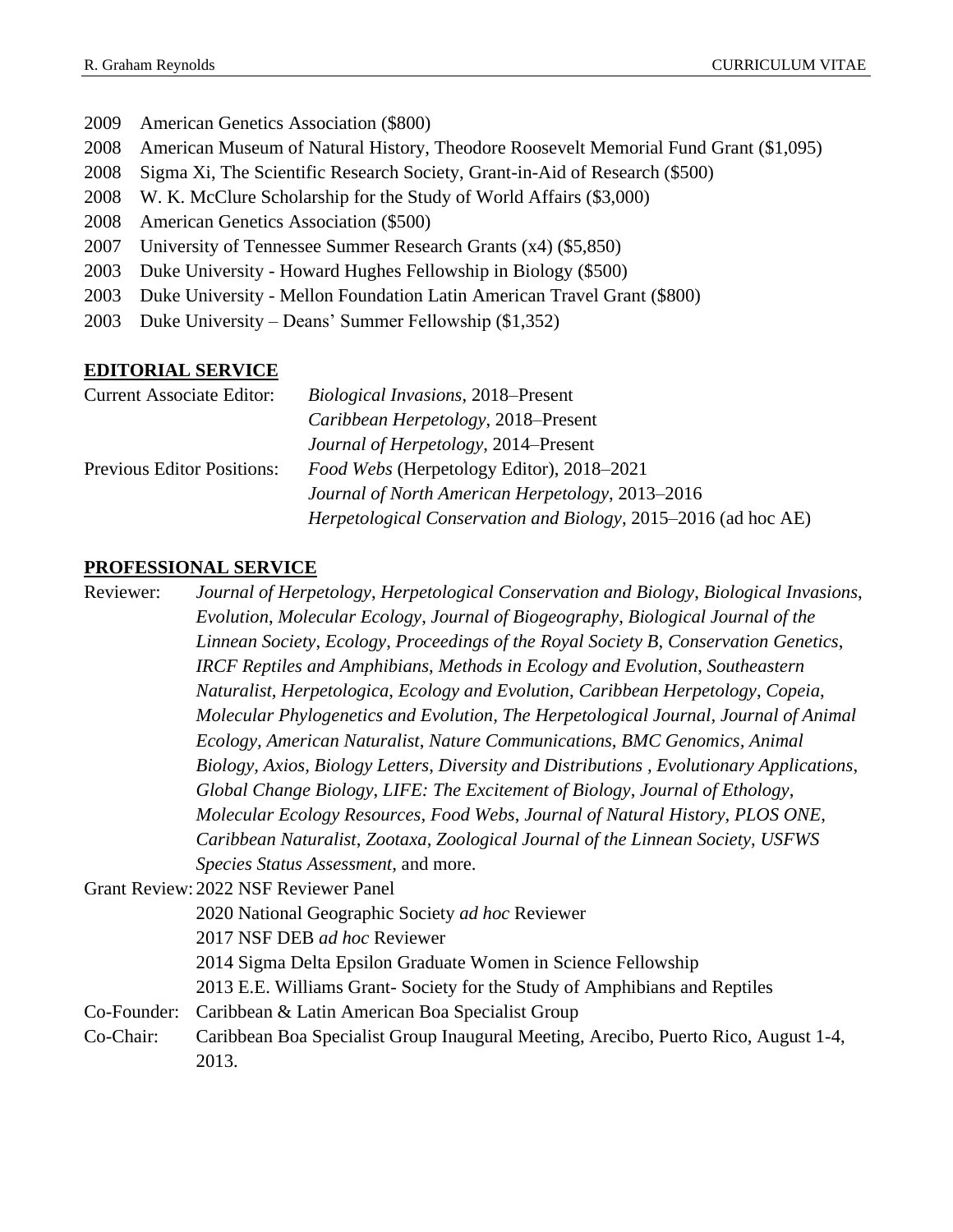# **INVITED TALKS**

- 2022 Western Region Education Service Alliance, Asheville, NC. Keynote Speaker.
- 2022 North Carolina Student Academy of Science, District 8, Asheville, NC. Plenary Speaker.
- 2019 North Carolina Herpetological Society, Raleigh, NC.
- 2019 Invited Symposium Speaker, Third International Conference on Island Ecology, Evolution & Conservation. Université de la Réunion, La Réunion.
- 2019 Departmental Seminar and Workshop. Asheville-Buncombe Technical Community College.
- 2018 Departmental Seminar. Department of Biology, UNC Greensboro.
- 2018 3<sup>rd</sup> NC Congress of Herpetology, North Carolina Zoological Park, Asheboro, NC.
- 2016 E.D.G.E. Seminar. University of Georgia, Athens, GA.
- 2016 Departmental Seminar. Department of Biology, Mississippi State University, Starkville, M.S.
- 2015 North Carolina Herpetological Society, Raleigh, NC.
- 2015 Departmental Seminar. Department of Biology, University of North Carolina Asheville
- 2013 Departmental Seminar. Department of Biological and Environmental Sciences, University of Tennessee Chattanooga
- 2012 Universidad Interamericana de Puerto Rico, Recinto de Arecibo.
- 2011 Southern Festival of Books, Nashville, TN. With Matthew Niemiller.

# **CAMPUS AND COMMUNITY TALKS AND WORKSHOPS**

- 2022 *Remote Island Exploration and Discovering Species Around the World*. Asheville Rotary Club, Asheville, NC.
- 2022 *The New Era of Human Genomics, CRISPR, and Precision Medicine*. Deerfield Episcopal Retirement Community, Asheville, NC.
- 2022 *Remote Island Exploration and Discovering Reptile Species Around the World*. STEM Seminar. Swain County High School, Bryson City, NC.
- 2022 *What is a Species? Merging Classical Taxonomy and the Frontiers of Genomics to Describe Biodiversity*. Deerfield Episcopal Retirement Community, Asheville, NC.
- 2020 *What Does it Mean to Study Biodiversity*? STEM Seminar. Swain County High School, Bryson City, NC. [virtual]
- 2019 *What Does it Mean to Study the Diversity of Life*? STEM Seminar. Swain County High School, Bryson City, NC.
- 2019 *Salamanders of Rocky Fork State Park*. Wildlife Workshop and Walkabout, Defenders of Wildlife, Asheville, NC.
- 2019 *What Does it Mean to Study the Diversity of Life*? STEM Seminars and Workshop. Madison High School, Marshall, NC.
- 2019 S*alamanders of Western North Carolina* (Field Expedition). Science Day, Carolina Day School, Asheville, NC.
- 2019 *What Does it Mean to Discover Something New?* (Panel Discussion). Science Day, Carolina Day School, Asheville, NC.
- 2019 *Be a Scientist*. Career Day, Carolina Day School, Asheville, NC.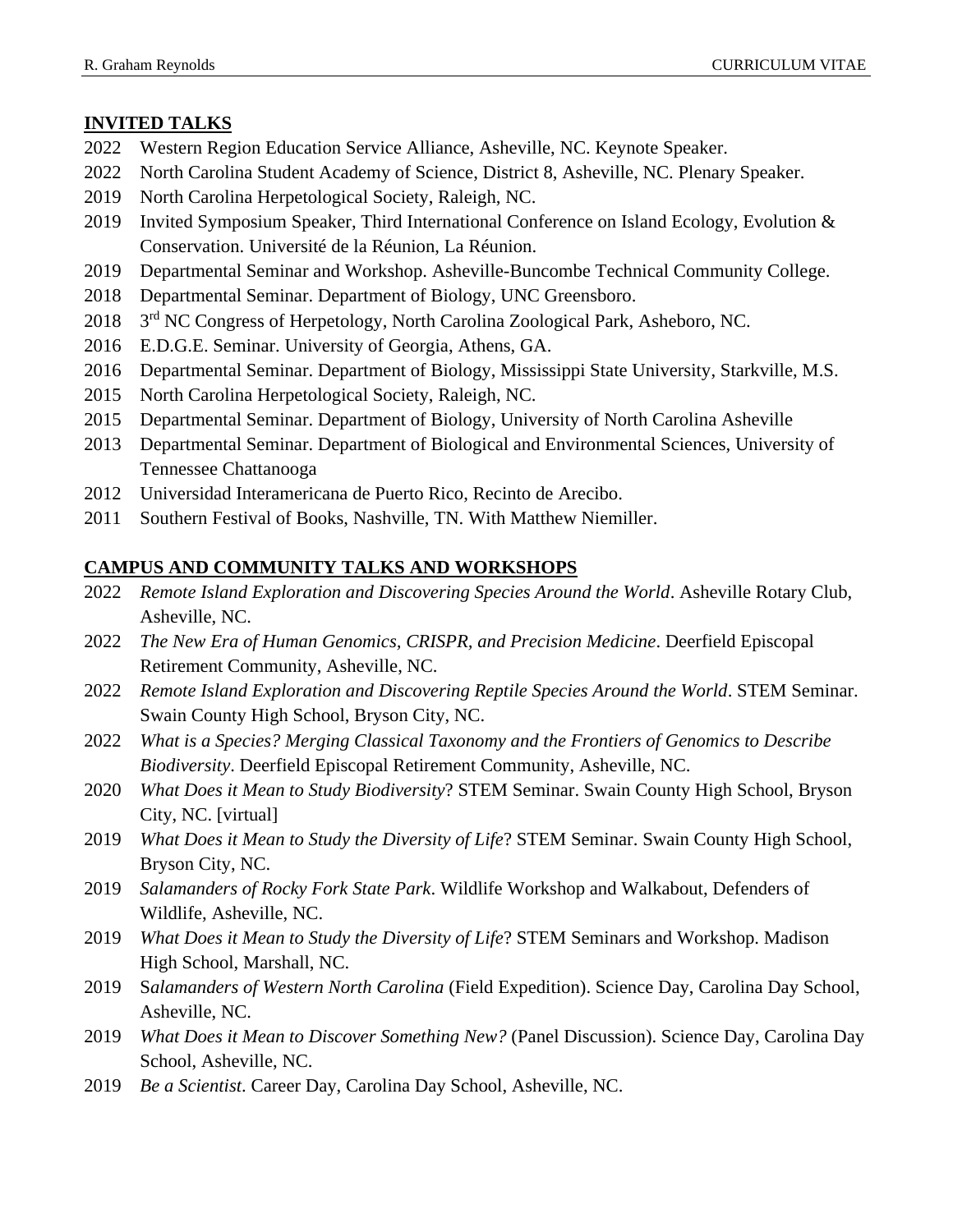- 2019 *Tortoise and Snakes! Reptile Appreciation Face-to-Face*. Carolina Day School, Asheville, NC.
- 2019 *Saving the Silver Boa*. North Carolina Zoo (Presentation to Senior Staff). Asheboro, NC.
- 2018 *"To the Out Islands!" Reptile Diversity in Remote Corners of the Caribbean*. Departmental Seminar, UNC Asheville.
- 2017 *A Trip Through the Metazoan Tree-of-Life; Animal Diversity (Especially in the Tar Heel State)*. Pints with Profs at Habitat Brewing, Asheville, NC.
- 2016 *The Silver Boa: Discovery of a Remarkable New Species from the Bahamas*. Ramsey Library Special Collections Seminar, UNC Asheville.
- 2016 *Vertebrate Biology in the Caribbean*. University of North Carolina Asheville, New Faculty Seminar Series
- 2015 *Discovery of a Remarkable New Boa from the Caribbean*. Museum of Comparative Zoology, Harvard University
- 2014 *Evolution and Diversification of Boas: Micro to Macro Scale*. Department of Biological Sciences, University of Rhode Island
- 2014 *Evolution and Diversification of Boas: Micro to Macro Scale.* Museum of Comparative Zoology, Harvard University
- 2012 *Ecology, Genetics, and Conservation of Boas in the West Indies*. University of Massachusetts Boston, Biology Departmental Seminar
- 2011 *Islands, Metapopulations, and Archipelagos: Genetic Equilibrium and Non-Equilibrium Dynamics of Structured Populations in the Context of Conservation*. Ph.D. Exit Seminar, EEB Departmental Seminar, Knoxville, Tennessee
- 2010 *Inference of Historical Demography in Simulated Metapopulations*. Annual Sigma Xi Student Competition, Knoxville, Tennessee
- 2010 *Ecology, Genetics, and Conservation of Turks Island Boas*. Graduate Researchers in Ecology and Evolution Departmental Seminar, Knoxville, Tennessee

# **CONTRIBUTED TALKS**

- 2022 *The West Indian Boas: Seventeen Years of Research*. Joint Meeting of Ichthyologists and Herpetologists, Spokane, WA. [upcoming]
- 2021 *Systematics and Evolution of Boas in the West Indies*. Joint Meeting of Ichthyologists and Herpetologists, Phoenix, AZ. [virtual]
- 2021 *Phylogeographic and Phenotypic Outcomes of Brown Anole Colonization Across the Caribbean.*  Society for the Study of Evolution Joint Virtual Meeting. [virtual]
- 2020 *Phylogenomics and Historical Biogeography of West Indian* Cyclura. Iguana Specialist Group Virtual Meeting. [virtual]
- 2020 *Conception Island National Park: A Jewel of the National Park System. Bahamas Natural* History Virtual Conference. [virtual]
- 2020 *Systematics and Evolution of Boas in the West Indies*. 4<sup>th</sup> Standalone Meeting of the Society of Systematic Biologists, Gainesville, FL.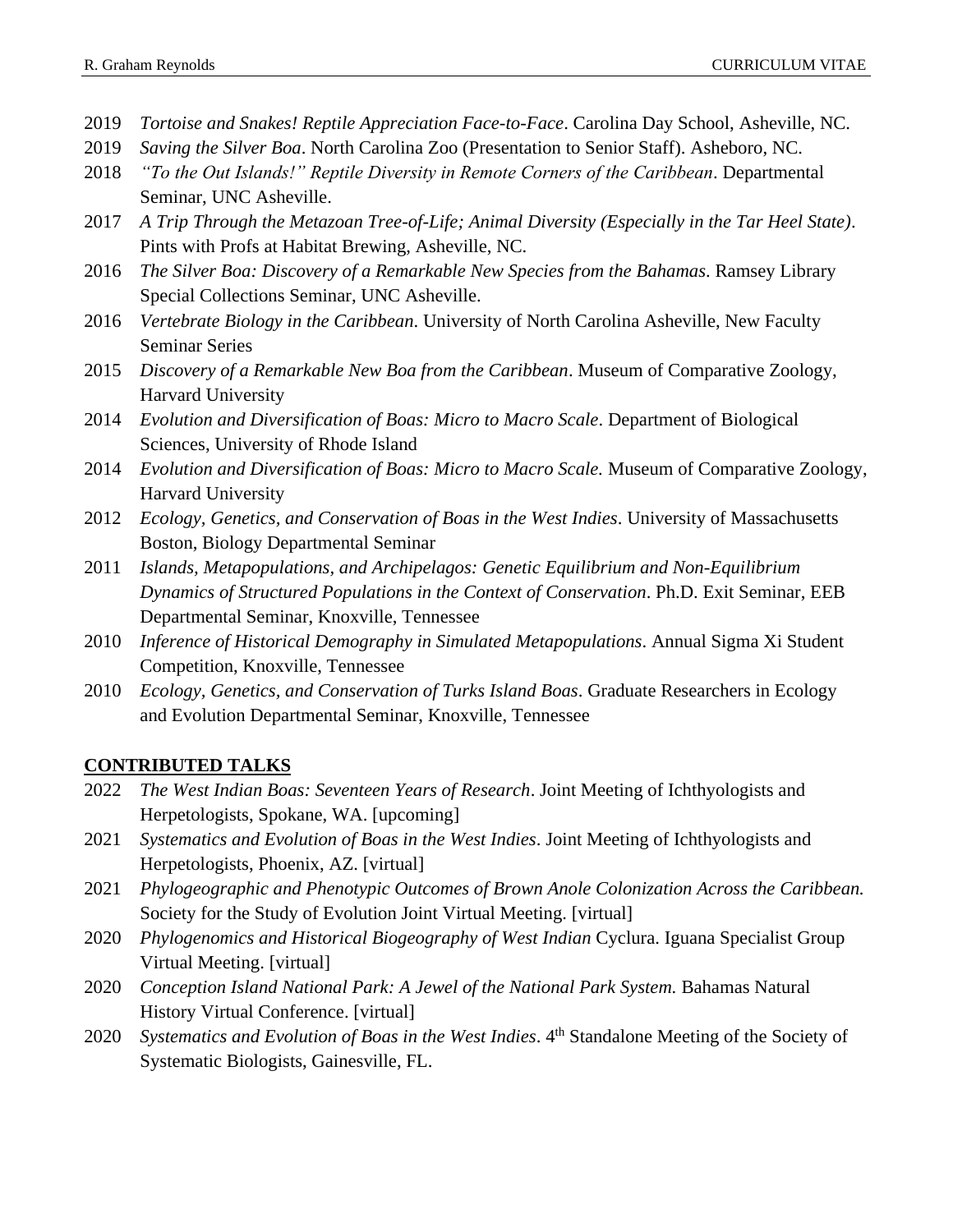- 2019 *Saving the Silver Boa.* International Union for the Conservation of Nature Conservation Planning Specialist Group Species Survival Workshop (Co-Hosted). Nassau, Bahamas.
- 2019 *Virgin Islands Boa: Phylogenetics and Population Genetics.* Virgin Islands Tree Boa Rangewide Conservation Meeting. St. Thomas, US Virgin Islands.
- 2019 *On the Brink: Saving the Silver Boas of Conception Island*. Association of Zoos & Aquariums Snake Taxon Advisory Group Meeting, Chattanooga, TN,
- 2019 *Updates on Hellbender Research from the Reynolds Lab at UNC Asheville*. North Carolina Giant Salamander Network Meeting, Black Mountain, NC.
- 2018 *Phylogenomics of West Indian* Cyclura. Iguana Specialist Group Meeting, Ft. Worth, TX.
- 2018 *Ecology, Evolution, and Conservation of West Indian Boas*. Joint Meeting of Ichthyologists and Herpetologists, Rochester, NY.
- 2018 *Genetic and Morphometric Diversification in the Brown Anole Suggest Early Pathways of Anole Colonization and Evolution in the Caribbean.* 7<sup>th</sup> *Anolis* Symposium, Miami, FL.
- 2018 *To the Out Islands: Reptile Diversity in Remote Corners of the Bahamas Archipelago*. Bahamas Natural History Conference, Nassau, Bahamas.
- 2017 *Diversity, Distribution, and Discovery of West Indian Boas (*Chilabothrus*)*. Caribbean and Latin American Boid Group Meeting, Cayos Cochinos, Honduras.
- 2016 *Discovery of a Remarkable New Boa from the Caribbean*. Joint Meeting of Ichthyologists and Herpetologists, New Orleans, LA.
- 2016 *Ecological Specialization and Morphological Evolution in West Indian Boas*. Society for the Study of Evolution Joint Meeting, Austin, TX.
- 2016 *Conservation Status of Bahamas Boas*. Bahamas Natural History Conference, Nassau, Bahamas.
- 2015 *Phylogeography of the Lizard* Anolis sagrei *Across the Caribbean Basin.* Society for Integrative and Comparative Biology, West Palm Beach, FL.
- 2014 *Deterministic Evolution in Greater Antillean Boid Snakes: an Extension of the Caribbean Ecomorph Paradigm?* Society for the Study of Evolution Joint Meeting, Raleigh, NC.
- 2014 *The Boa and Python Tree-of-Life*. Joint Meeting of Ichthyologists and Herpetologists, Chattanooga, TN.
- 2013 *Conservation Genetics of the Puerto Rican Boa*. Caribbean and Latin American Boid Group Meeting, Arecibo, Puerto Rico
- 2013 *A Trip Through the Boa Tree-of-Life*. Caribbean and Latin American Boid Group Meeting, Arecibo, Puerto Rico
- 2013 *The Boa and Python Tree-of-Life*. Society for the Study of Evolution Joint Meeting, Snowbird, UT.
- 2012 *The Reptiles of Tennessee- a New Book from the University of Tennessee Press*. Tennessee Herpetological Society Annual Meeting, UT Martin. With Matthew Niemiller
- 2012 Conservation Genetics of West Indian Boas. 7<sup>th</sup> World Congress of Herpetology University of British Columbia, Vancouver, Canada.
- 2010 *Herpetofauna of the cedar glades and adjacent habitats of the inner central basin of middle Tennessee.* Tennessee Herpetological Society Annual Meeting, Royal Blue WMA, TN.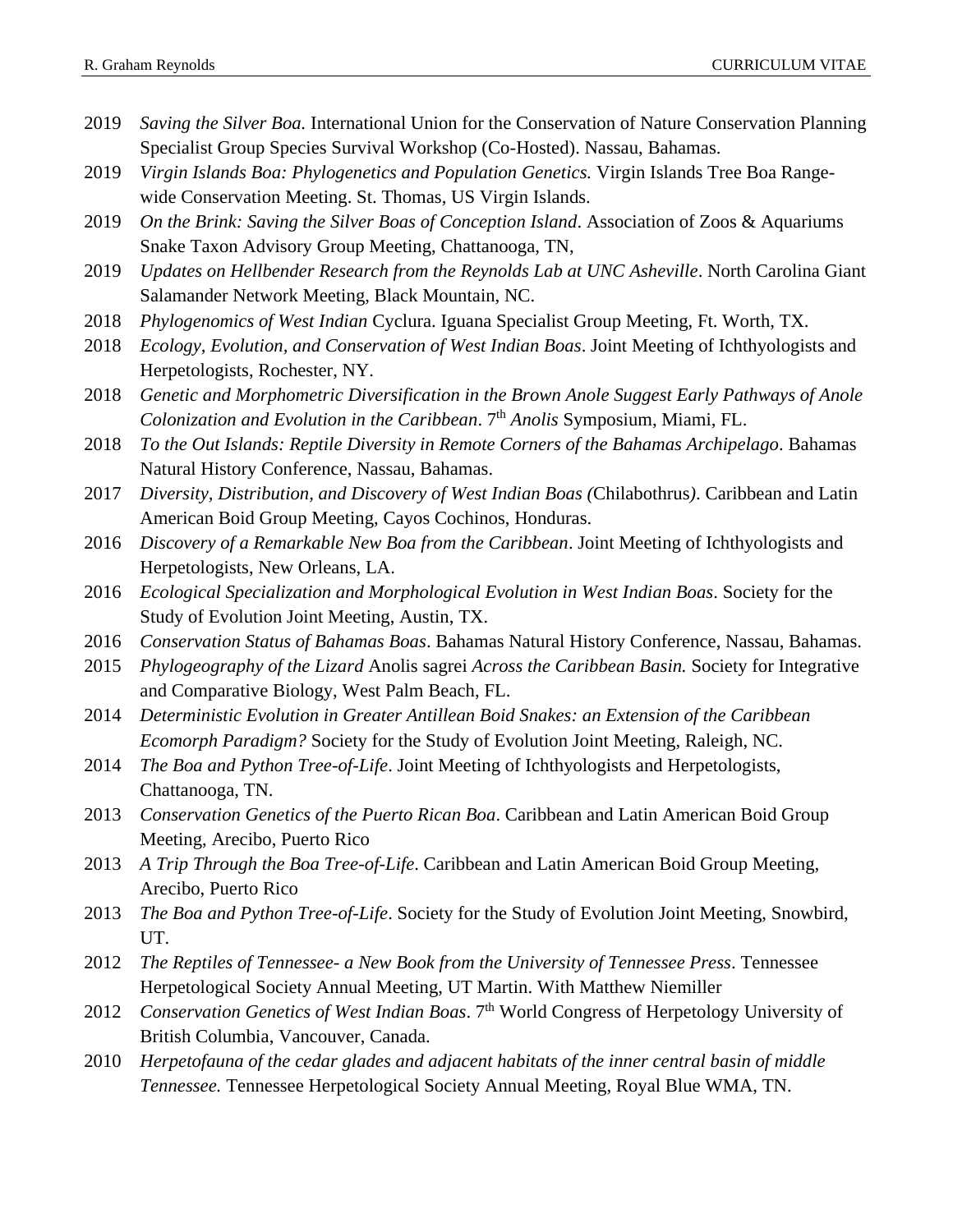- 2010 *The Amphibians of Tennessee- a new book from the University of Tennessee Press*. Tennessee Herpetological Society Annual Meeting, Royal Blue WMA, TN.
- 2010 *Inference of Historical Demography in Simulated Metapopulations*. Society for the Study of Evolution Joint Meeting, Portland, OR.
- 2008 *Assortative Mating in Poison Dart Frogs based on an Ecologically Important Trait*. Society for the Study of Evolution Joint Meeting, Minneapolis, MN.
- 2007 *Assortative Mating in Poison Dart Frogs based on an Ecologically Important Trait*. Seventh Annual Sigma Xi Student Research Conference, Orlando, FL.
- 2006 *Ecologically Important Assortative Mating in a Panamanian Poison Frog*. Southeastern Population Ecology and Evolutionary Genetics Conference, Greensboro, NC.
- 2004 *Color Pattern Recognition in Female Dendrobatid Frogs*. Visible Thinking Symposium, Duke University, Durham, NC.

### **TEACHING EXPERIENCE**

### **UNC Asheville**

- BIOL 107 Principles of Biological Evolution (elective; 3 credit hours; typical enrollment = 8).
- BIOL 135 Concepts in Ecology and Evolution (required; 3 credit hours; typical enrollment = 32).
- BIOL 210 Principles of Zoology (required; 4 credit hours; typical enrollment  $= 41$ ).
- BIOL 298/398/498 Ind. Research (elective; 3 credit hours; typical enrollment  $= 2$ ).
- BIOL 350 Vertebrate Field Zoology (elective; 4 credit hours; typical enrollment  $= 14$ ).
- BIOL 374 Herpetology (elective; 4 credit hours; typical enrollment  $= 13$ ).
- BIOL 473 Ind. Study: Genetic Data Analysis (elective; 3 credit hours; typical enrollment = 1).
- BIOL 480 Senior Seminar (required; 3 credit hours; typical enrollment = 15).

### **Graduate/Postdoctoral Teaching Assistant (17 semesters total)**

Caribbean Tropical Biology, Puerto Rico Field Course; General Biology Labs (majors and nonmajors); Honor's Biodiversity Lab; Biology of Human Affairs; Human Anatomy Lab; Comparative Vertebrate Biology Lab; Animal Behavior; Evolution; Comparative Vertebrate Biology.

#### **MENTORING EXPERIENCE**

| Doctoral Committee Service: Caden Comsa (Rutgers-Camden) 2022–2026 |  |                                                                                         |
|--------------------------------------------------------------------|--|-----------------------------------------------------------------------------------------|
|                                                                    |  | Kevin Aviles-Rodriguez (UMass Boston) 2018-2021                                         |
|                                                                    |  | Tomáš Závada (UMass Boston) 2014–2015                                                   |
| M.A. Committee Service:                                            |  | Fabián A. Feliciano-Rivera (UPR Maygüez) 2021–2023                                      |
|                                                                    |  | Quynh Quach (UMass Boston) 2016                                                         |
| M.Sc. External Advisor:                                            |  | Inbar Maayan (Ludwig Maximilians Universität München) 2015                              |
| <b>UNCA</b>                                                        |  | Keeley P., Alyssa V., Molly R., Clair H., Darcy D., Kay T., Megan R., Ally B.; Danielle |
|                                                                    |  | P.; Maaian E.; Aryeh M.; Emily A.; Amy C.; Shannon B.; Robert C.                        |
| <b>Harvard</b>                                                     |  | Pavitra M. (PhD student); Wendy J. (PhD student at VU University Amsterdam); Nick H.    |
|                                                                    |  | (PhD student); Tanner S. (undergrad; Hoopes Prize award) [poster]                       |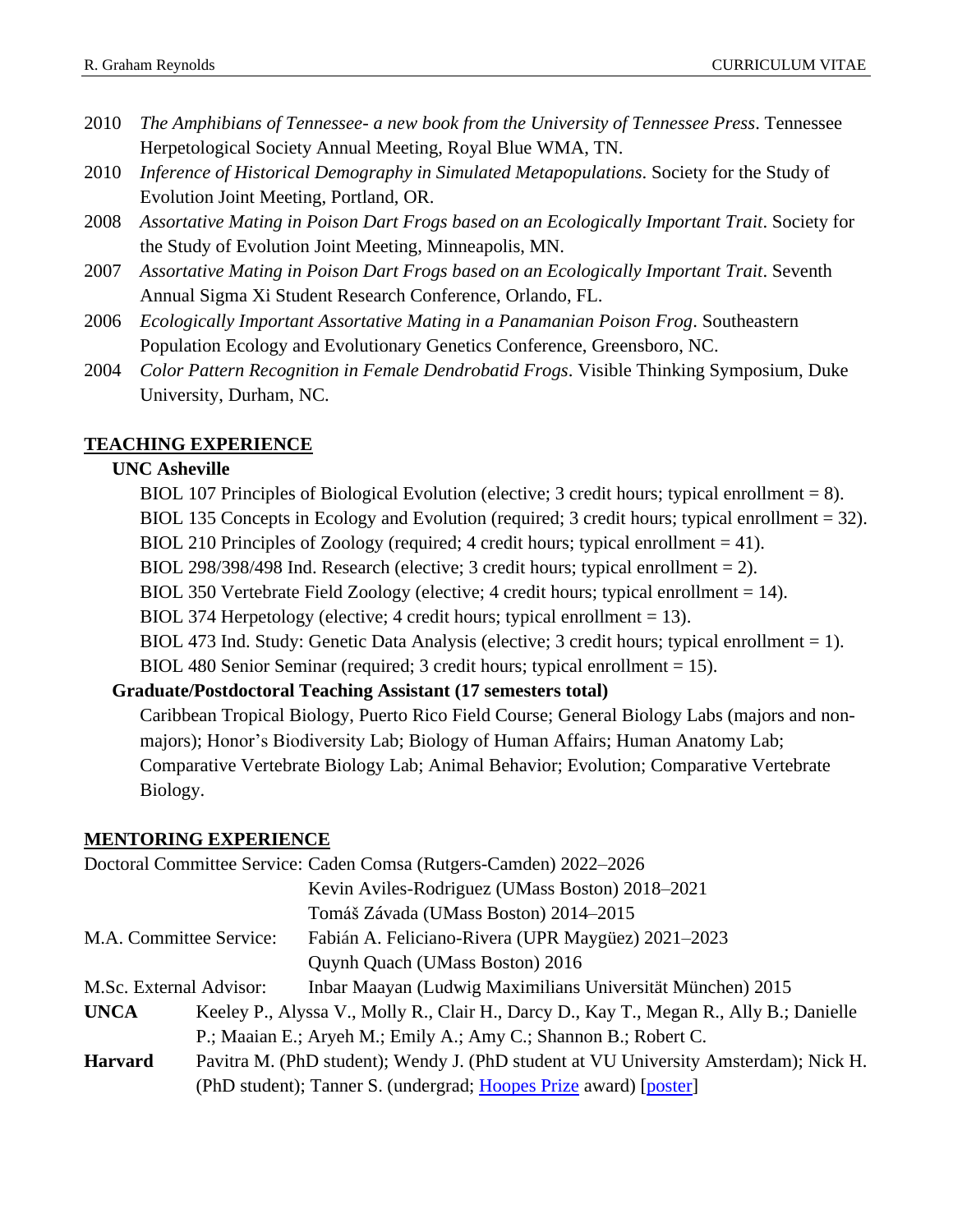**UMB** Kristin W., (PhD student) [poster]; Kevin A-R. (PhD student); Jason F. (undergrad) [poster]; Kirsten T. (undergrad) [pdf]; Ellen L. (undergrad); Siedeh R.-K., (undergrad); Kathrin N. (undergrad); Karen K., (undergrad) [pdf]; Tiara B.-S., (undergrad) [pdf]; Jillian N. (undergrad at Northeastern Univ.); Sophia P.-I. (REU student) [poster] **UTK** Melissa L. (undergrad); Nell K. (Maryville High School); Cory D. (St. Edwards High School) [pdf]

# **INVITED BOOK CONSULTING AND REVIEW**

Klepeis, A. 2022. Rainbow Boas. *Jump! Inc.* (book consultant and reviewer).

- Nye, B. and G. Mone. 2020. Bill Nye's Great Big World of Science. *ABRAMS Books for Young Readers, NY*. (chapter reviewer)
- Simbeck, R. 2020. The Southern Wildlife Watcher: Notes of a Naturalist. *University of South Carolina Press*. (book reviewer).
- Powers, E.A. 2019. Bahamian Boa: A Tabby Tale. Independent publisher. (book consultant and reviewer).
- Currie, D., J.M. Wunderle Jr., E. Freid, D.N. Ewert, and D.J. Lodge. 2019. The Natural History of the Bahamas: A Field Guide. *Comstock Publishing Associates*. (reviewer and photo contributions).

### **OTHER EXPERIENCE**

- 2016 **Specialty Workshop**: *Tackling Big Data: NGS from Sample Prep to Analysis*. W. Carolina University.
- 2009 **Specialty Workshop Course**: *Recent Advances in Conservation Genetics*. American Genetics Association and Smithsonian Tropical Research Institute. Gamboa, Panama. Lead Instructor: Stephen J. O'Brien.
- 2008 **Specialty Workshop Course**: *Conservation and Biodiversity Genetics*. Organization for Tropical Studies. Palo Verde, Costa Rica. Instructors: James Hamrick and John Wares.
- 2003 **Visiting Undergraduate Researcher:** Smithsonian Tropical Research Institute, Bocas del Toro, Panama. 8 weeks.
- 2002 **Organization for Tropical Studies** Costa Rica Semester Abroad.
- 1999–2001 **Tropical Field Research Intern**, IBUNAM Field Station, Chamela-Cuixmala Biosphere Reserve, Jalisco, Mexico.

### **SELECTED UNC ASHEVILLE SERVICE**

- 2021–2023 Board of Directors, UNC Asheville Foundation Board
- 2020–2022 Chair, UNC Asheville University Research Council
- 2019–2021 Ex Officio Member, UNC Asheville Foundation Board
- 2018–2020 Member, UNC Asheville Ideas to Action Advisory Committee
- 2017–Present Member, UNC Asheville GEAR UP Steering Committee
- 2017–2019 Chair, UNC Asheville Honors and Degree Programs Committee
- 2016–2019 Chair, UNC Asheville University Research Council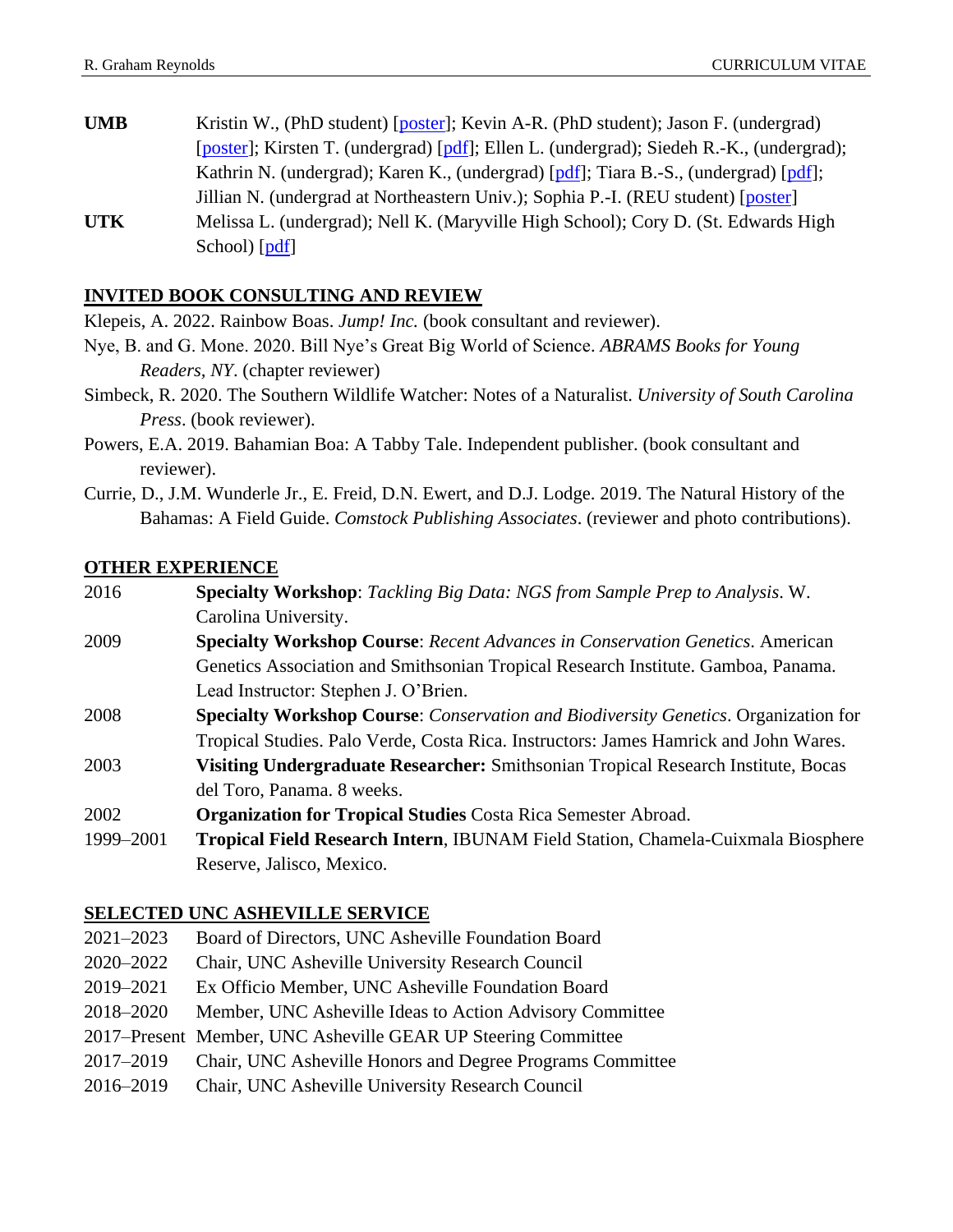| 2016–2017 | AVID Mentor                                                    |
|-----------|----------------------------------------------------------------|
| $2017-$   | Founding Chair, UNC Asheville Biology Scholarship Committee    |
| $2017 -$  | Member, UNCA McCullough Fellowship Faculty Selection Committee |
| 2016–2020 | Chair, Biology and Environmental Studies Seminar Series        |

### **NONPROFIT BOARD SERVICE**

| 2021-2022     | Chair-Elect, Helpmate Board of Directors, Asheville, NC          |
|---------------|------------------------------------------------------------------|
| $2021 - 2024$ | Vice Chair, Carolina Day School Board of Trustees, Asheville, NC |
| 2020–2021     | Director, Helpmate Board of Directors, Asheville, NC             |
| 2019–2021     | Trustee, Carolina Day School Board of Trustees, Asheville, NC    |

### **OTHER SERVICE & OUTREACH**

Director- North Carolina, Watch for Wildlife (2020–Present); NC Science Olympiad (2018); Judge, North Carolina Student Academy of Sciences Competition (2016, 2018); Assistant Coordinator and Judge, Tennessee Science Olympiad (2011); Scientific Judge, U.S. Dept. of Energy Tennessee Science Bowl (2011); Vice President, UTK Graduate Researchers in Ecology, Behavior, and Evolution (2008– 10); Departmental Representative to the Graduate Student Senate (2008-10); UTK Kids U! Instructor  $(2007-11).$ 

# **IUCN SPECIES SURVIAL COMMISION MEMBERSHIPS**

|           | 2021-Present IUCN SSC Snake Specialist Group                                           |
|-----------|----------------------------------------------------------------------------------------|
|           | 2021-Present Iguana Taxonomy Working Group                                             |
|           | 2020–Present IUCN SSC Snake and Lizard Red List Authority                              |
| 2020      | <b>IUCN SSC Amphibian Specialist Group Ad Hoc Red List Authority (Bahamas and TCI)</b> |
| 2017–2020 | <b>IUCN SSC Anoline Lizard Specialist Group</b>                                        |
| 2016-2021 | <b>IUCN SSC Boa &amp; Python Specialist Group Ad Hoc Red List Authority</b>            |
|           | 2015–Present IUCN Caribbean Reptiles Ad Hoc Red List Authority (Bahamas and TCI)       |
| 2014–2021 | <b>IUCN SSC Boa &amp; Python Specialist Group</b>                                      |

### **CURRENT PROFESSIONAL MEMBERSHIP**

| Lifetime Member:      | North Carolina Herpetological Society            |
|-----------------------|--------------------------------------------------|
|                       | <b>Bahamas National Trust</b>                    |
| <b>Annual Member:</b> | Society for the Study of Evolution               |
|                       | Society for the Study of Amphibians and Reptiles |
|                       | Society of Island Biology                        |
|                       |                                                  |

### **LANGUAGES**

English- Native speaker; Spanish- Conversational speaker, intermediate reader; French- Beginning reader